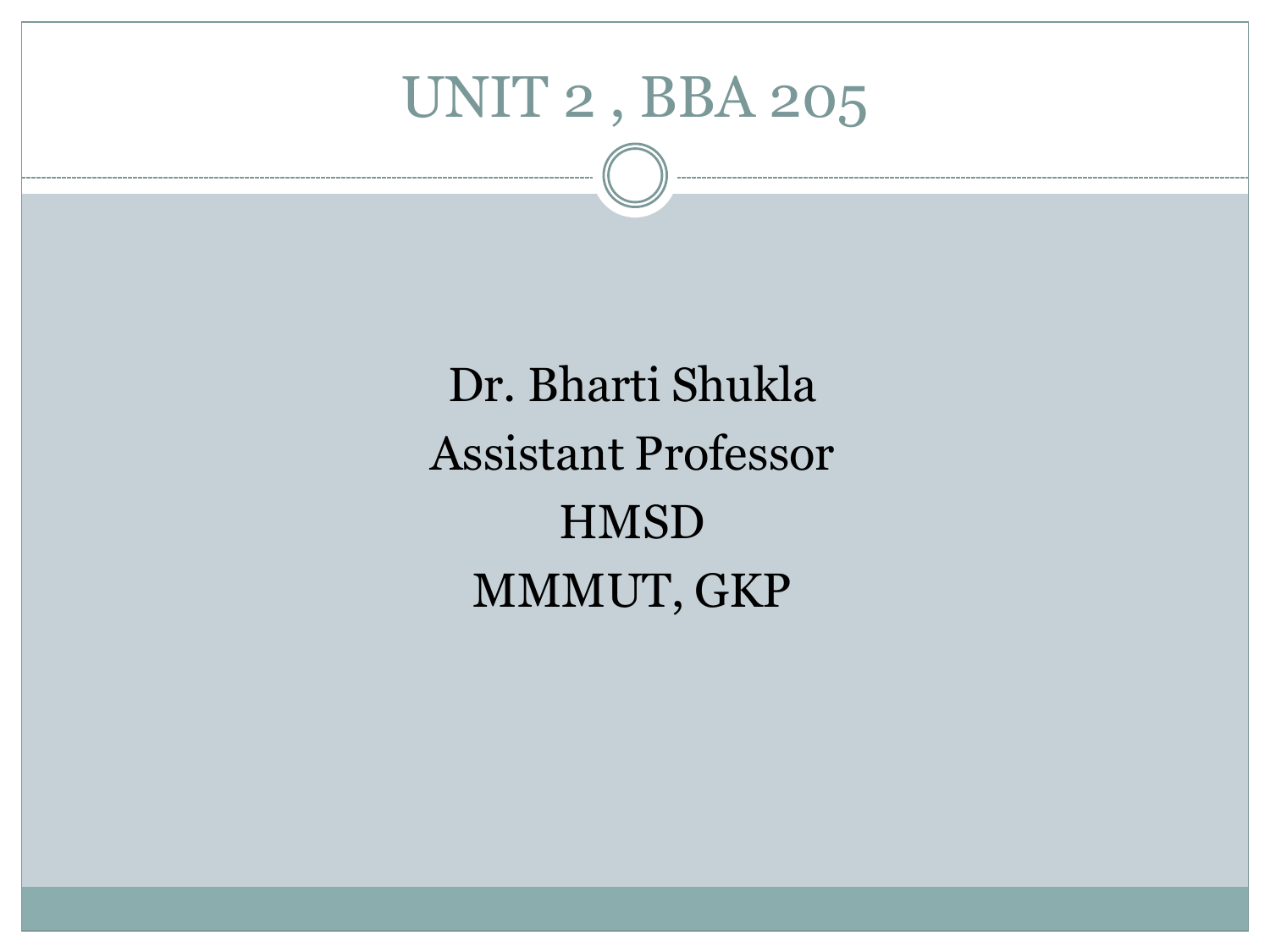# Unit -2 syllabus

• Marketing Strategies: Definition, Need and Benefits of Market Segmentation, Bases for Segmentation, Selection of Target Market, Positioning and differentiation strategies, Product mix, Product Hierarchy, Product Life Cycle, New Product Development, and Concept of Branding.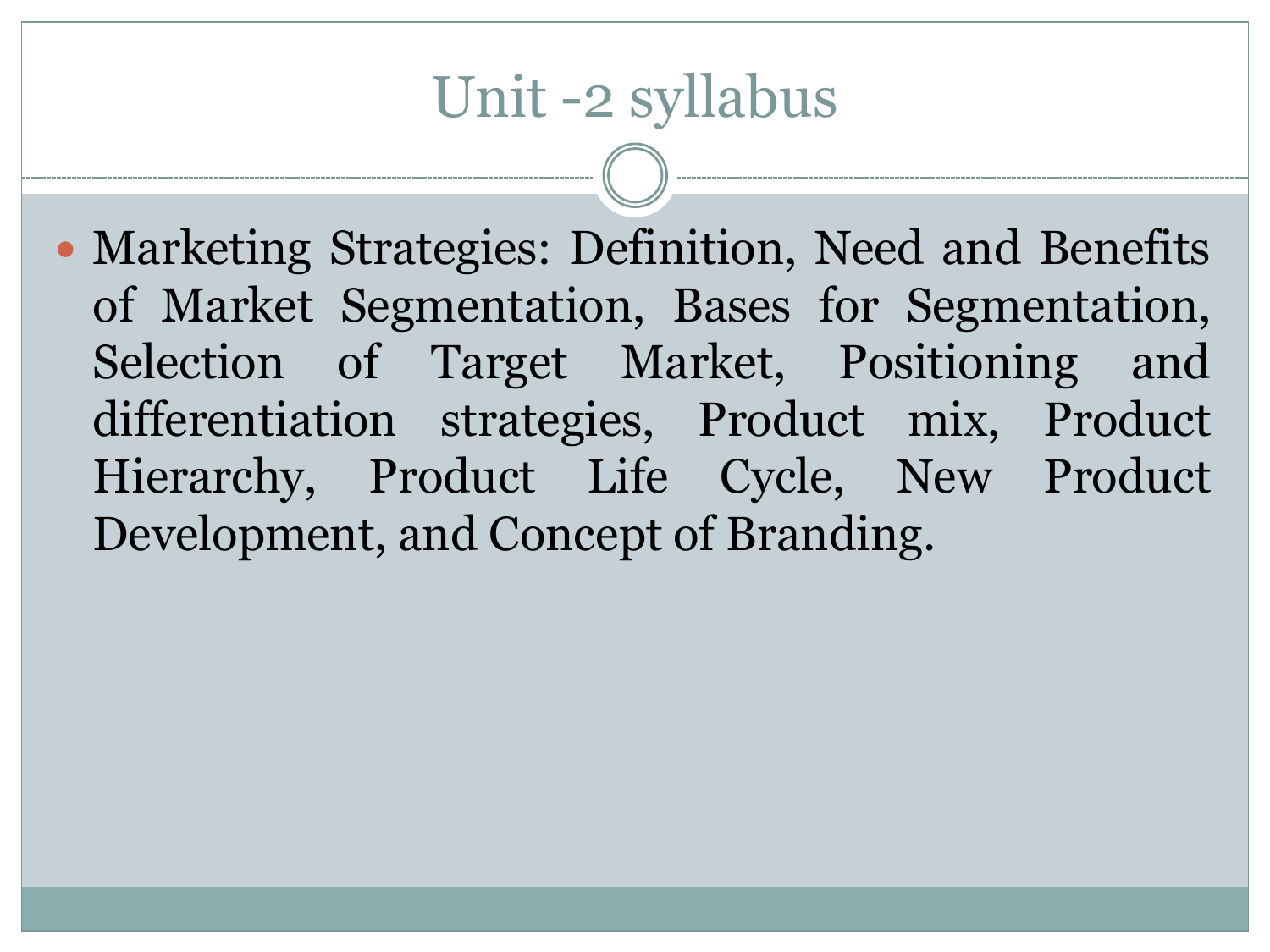# Segmentation

Market segmentation is the process of dividing a market of potential customers into groups, or segments, based on different characteristics. The segments created are composed of consumers who will respond similarly to marketing strategies and who share traits such as similar interests, needs, or locations.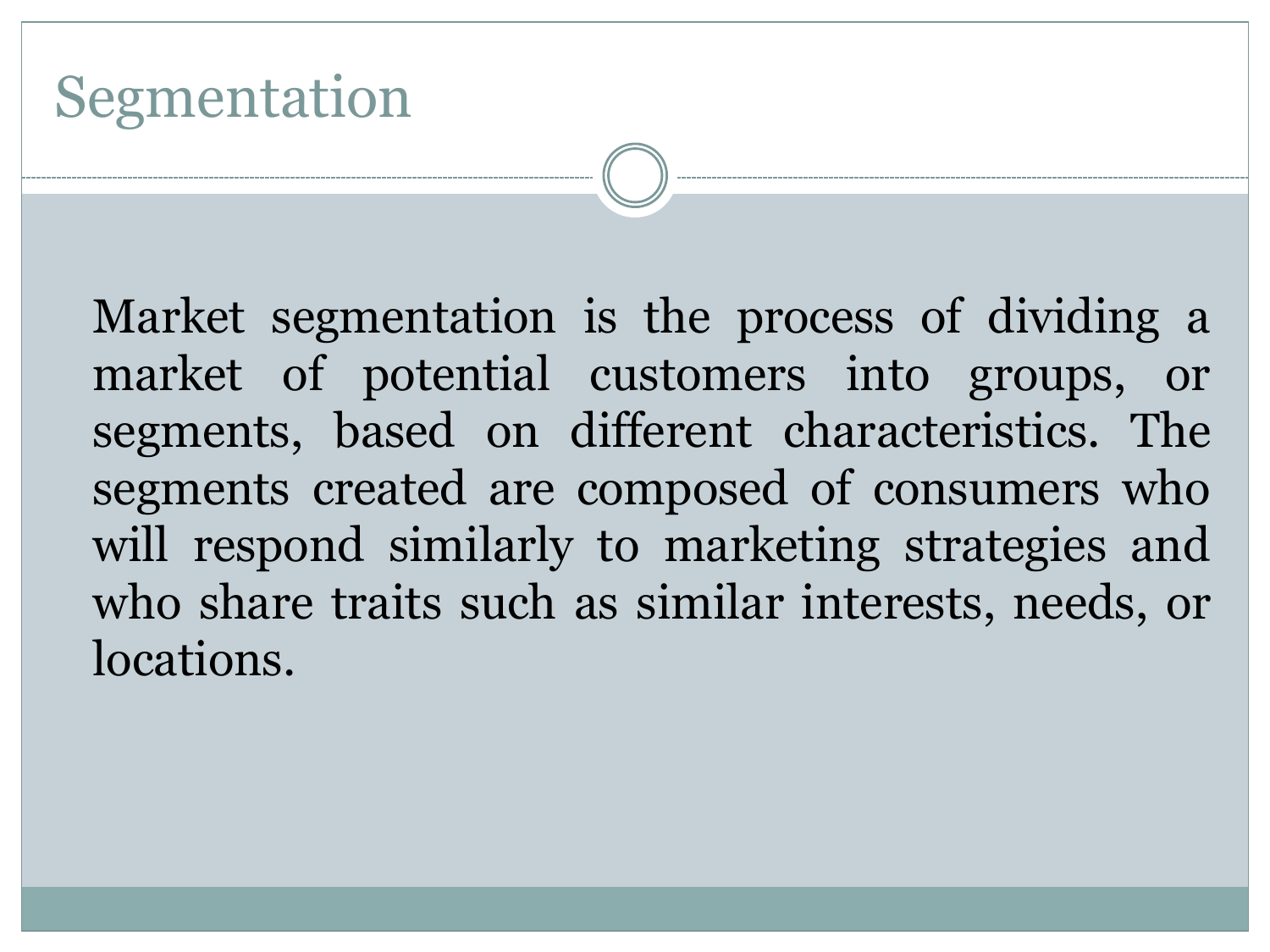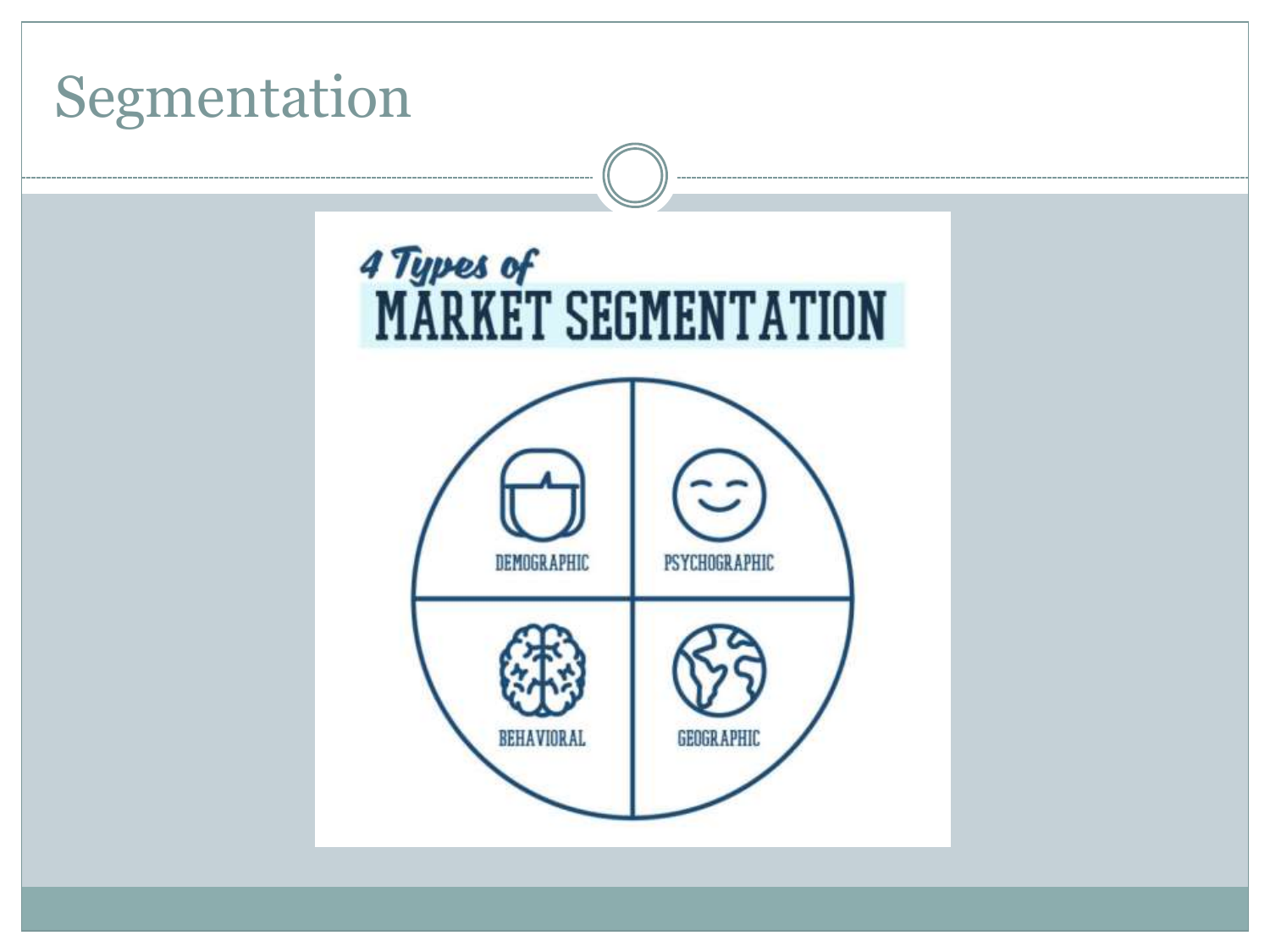# Importance of Market Segmentation

#### **1. Improves Campaign Performance**

- Market segmentation can help you to improve the performance of your marketing campaigns by helping you to target the right people with the right messaging at the right time. Segmentation enables you to learn more about your audience so you can better tailor your messaging to their preferences and needs.
- Targeting a specific segment that is likely to be interested in your content or product is much more effective than targeting an overly broad audience.
- The more specific the audience of people interested in your brand, the more beneficial targeting can be.
- Even if you're selling a product with broad appeal, customer segmentation can help you tailor your messaging to different groups to better engage with them.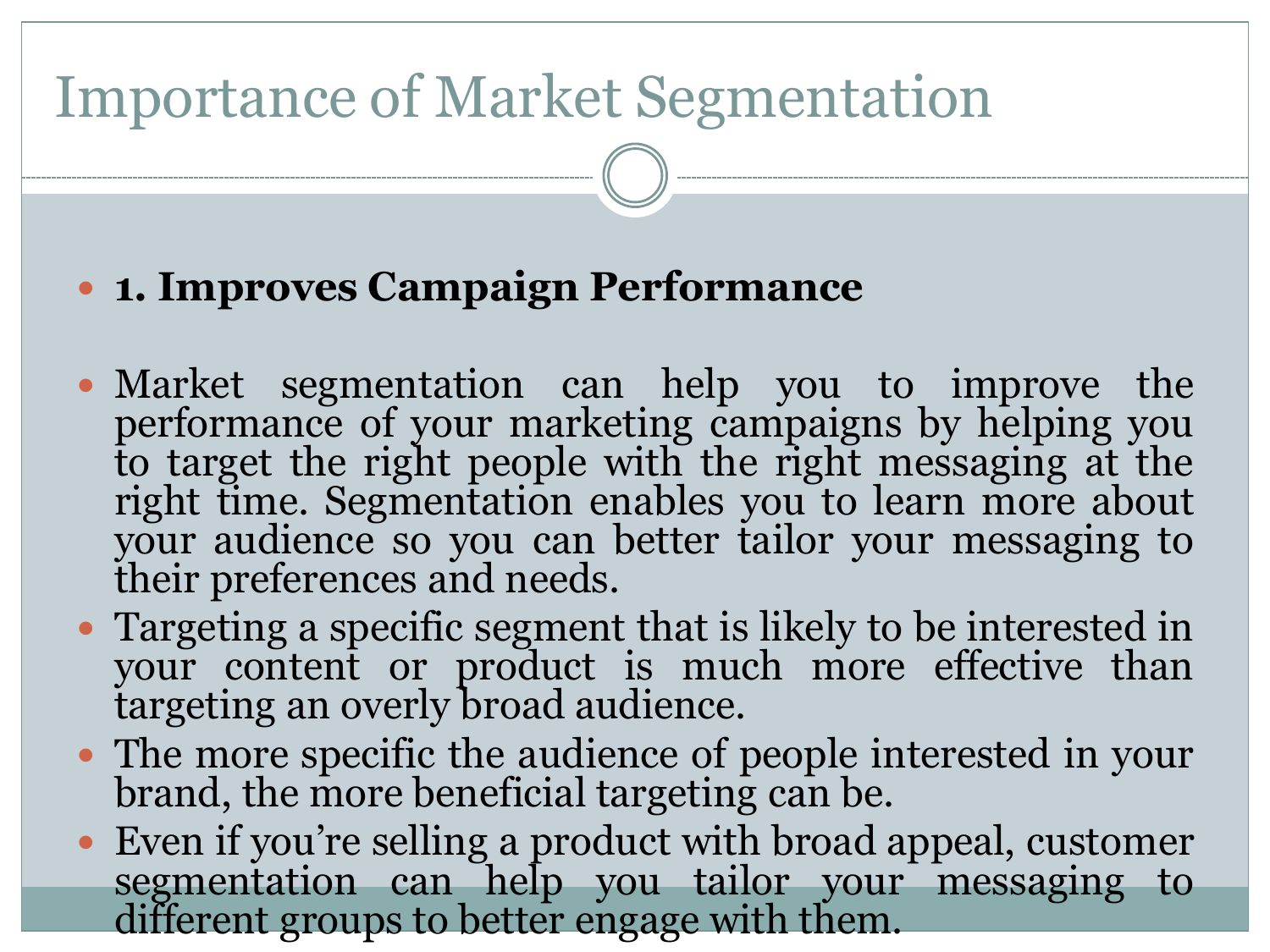# **2. Informs Product Development**

- Market segmentation can also help companies to develop products that better meet the needs of their customers. You can create products to appeal to needs your main market segment may have and develop different products tailored to different parts of your customer base.
- You could, however, also segment your audience further, and create vehicles that appeal to each of those segments.
- Designing your products with the needs of your customers in mind will help you to sell more and will make your customers happier.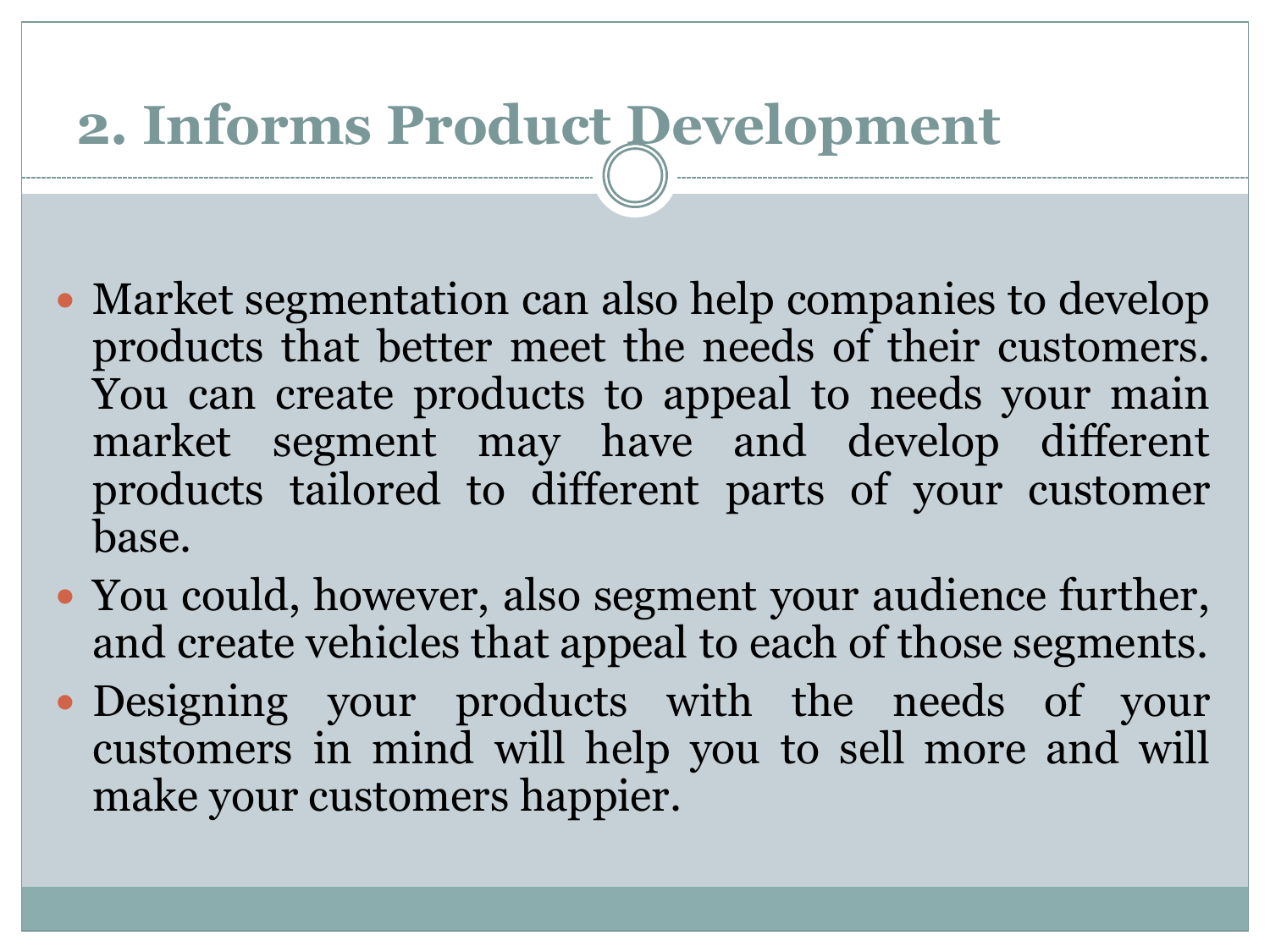# **3. Reveals Areas to Expand**

- Market segmentation can also help businesses to identify audience segments that they are not currently reaching with their marketing efforts and then expand into new markets.
- When you look at your audience data, you might discover interests that you didn't realize your customers had. For
- As another example, a clothing company that primarily targets middle-aged women might decide to start selling kids clothing as well. They could introduce these items and market them to their current customers, encouraging them to buy them for their kids.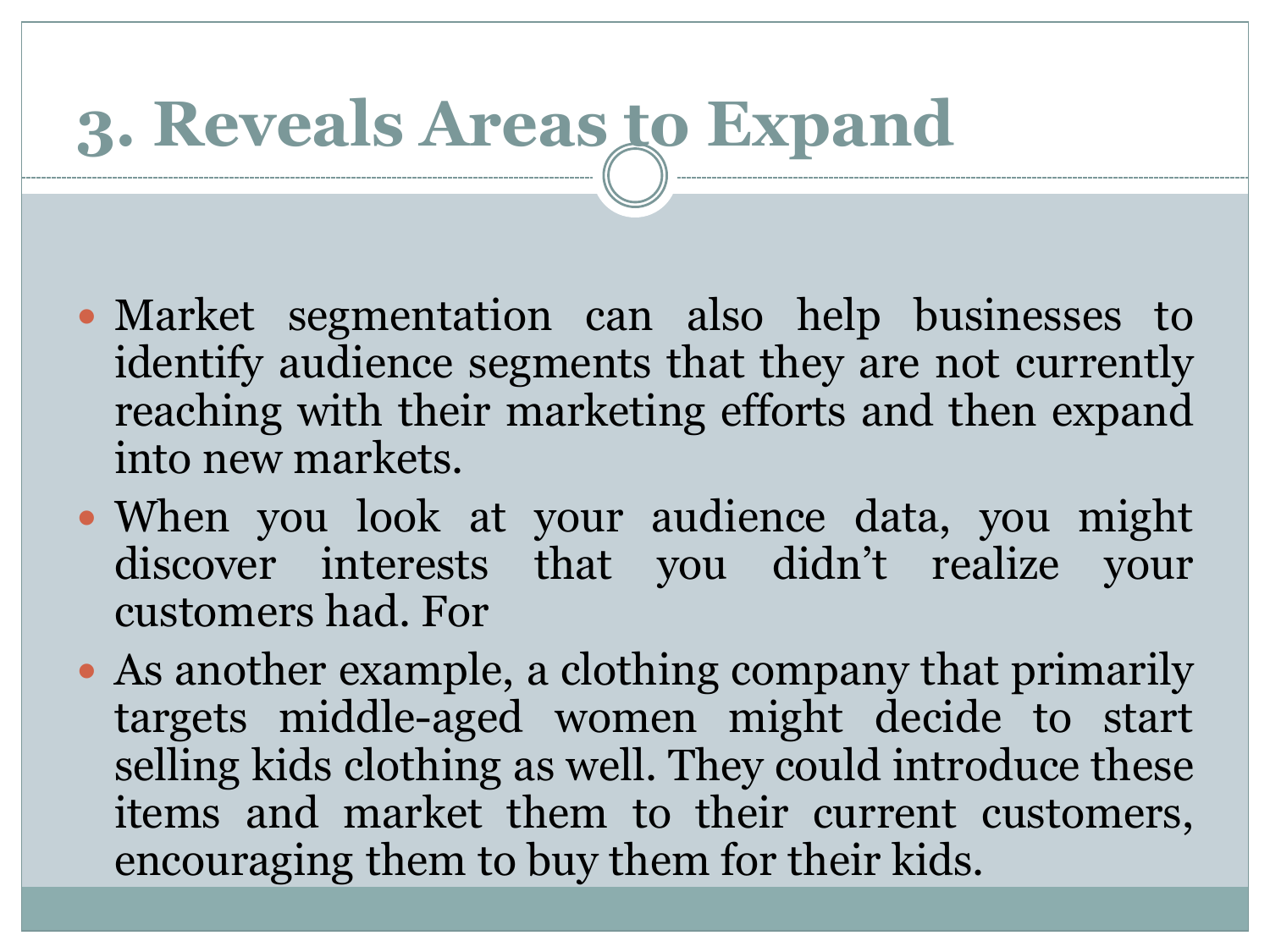# **4. Improves Business Focus**

- Market segmentation can also help businesses to focus their efforts, which enables them to establish a brand identity and specialize in a particular type of products.
- A brand that tries to appeal to everyone in their marketing will come off as generic and unmemorable. It could also leave customers confused about what the brand stands for and what kind of company it represents.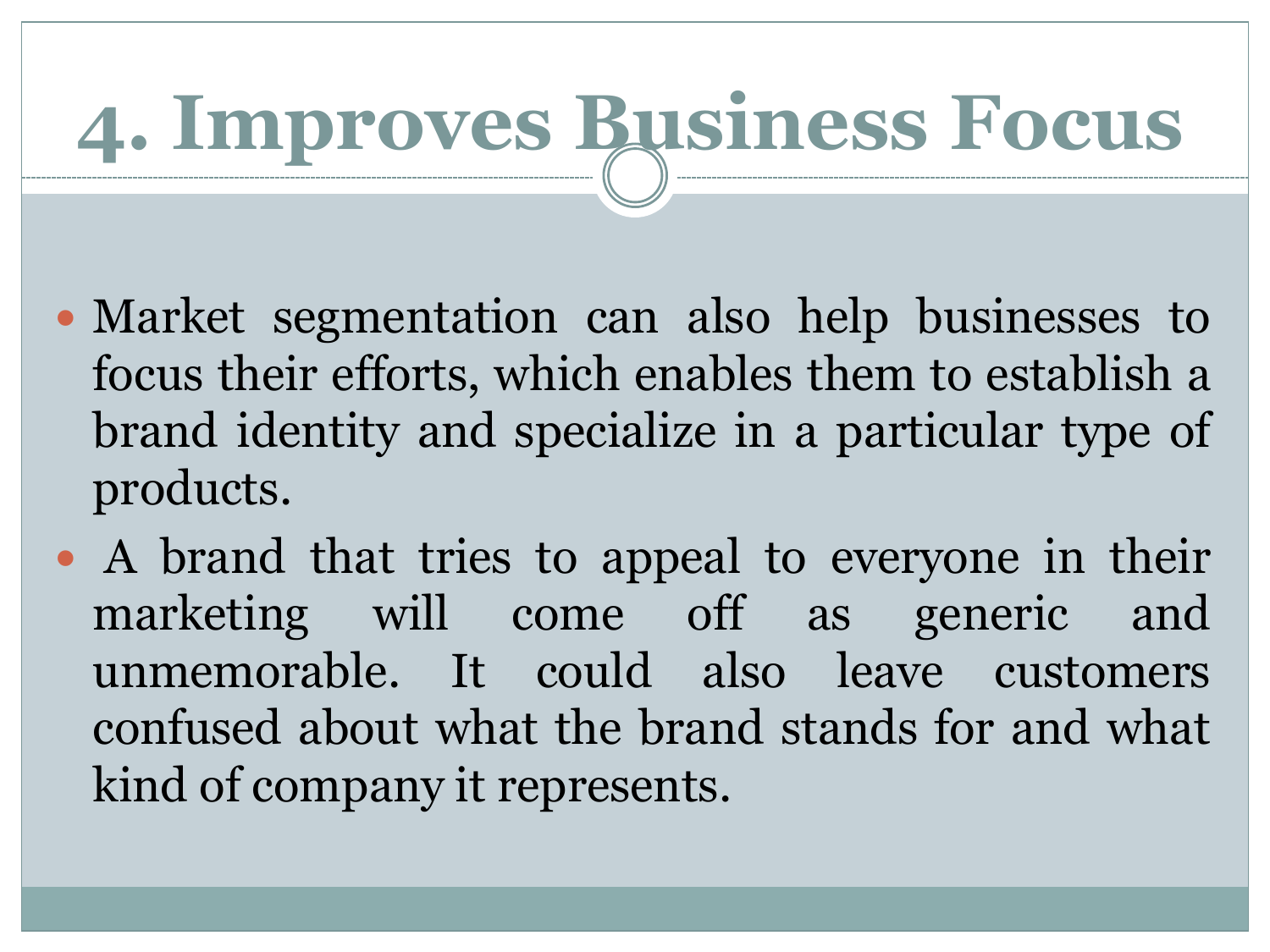### **5. Informs Other Business Decisions**

- Market segmentation can also help to inform other important business decisions regarding how you get your product to customers. These decisions may involve matters such as pricing and distribution.
- Businesses can use segmentation to help them decide on pricing that maximizes sales while keeping customers happy. Companies may consider demographic information such as income levels. They may also take into account their customers' price sensitivity — the degree to which their price affects their purchase decisions..
- Market segmentation can also help companies to determine the optimal strategies for the distribution of their products. Some groups of people, for instance, are more likely to shop online, while others are more likely to shop in a store.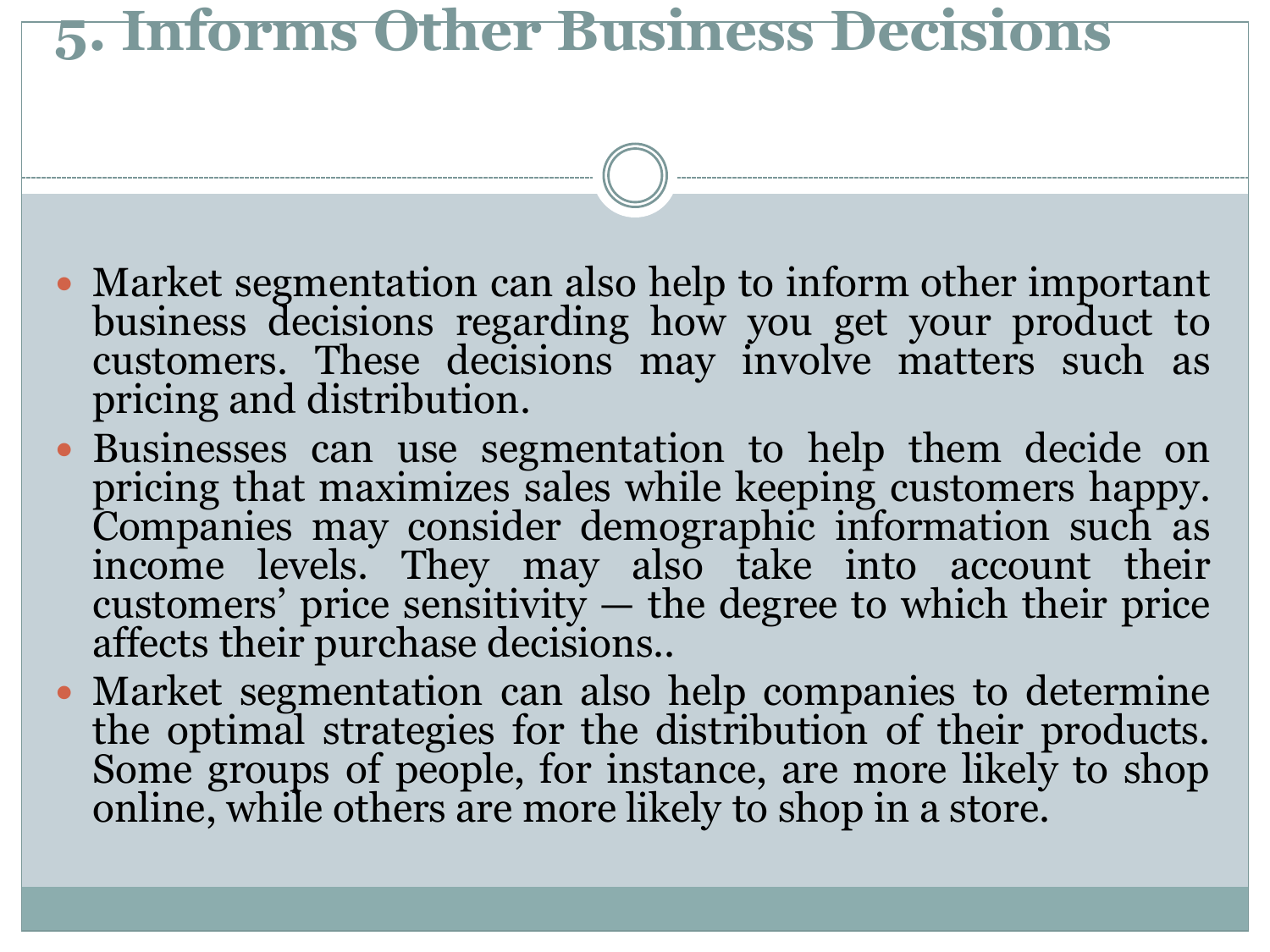# **Segmentation process involves five distinct, steps:**

- 1. Finding ways to group consumers according to their needs.
- 2. Finding ways to group marketing actions- usually the products offered- available to the organization.
- 3. Developing a market-product grid to relate the market segments to the firm's
- 4. Selecting the target segments toward which the firm directs its marketing actions.
- 5. Taking marketing actions to reach target segments.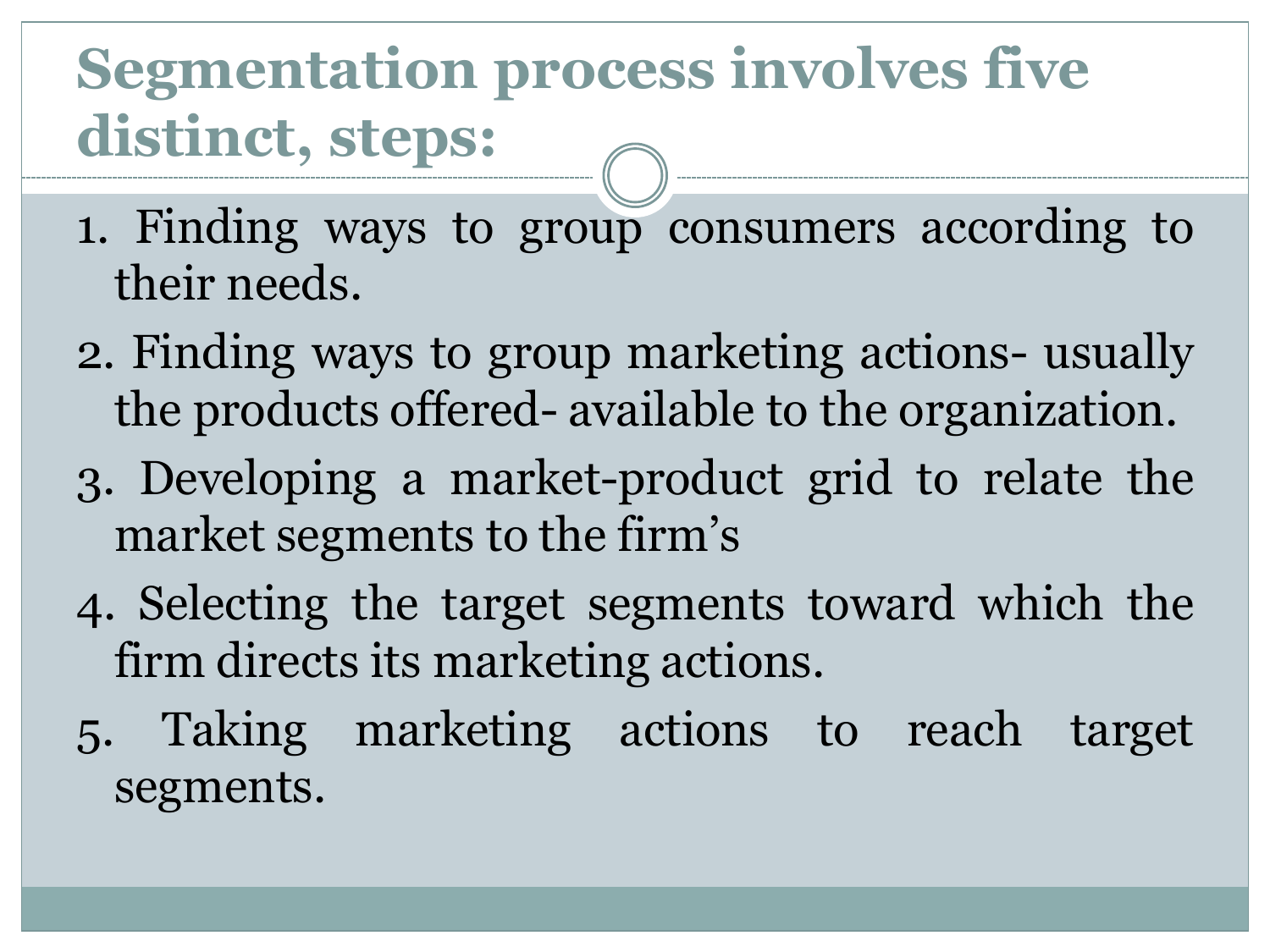# **Criteria**

#### • Homogeneous

This means that the consumers allocated to each segment should be similar in some relevant way.

This is the basis of market [segmentation](https://www.segmentationstudyguide.com/understanding-market-segmentation/market-segmentation/) – that the consumers in each segment are similar in terms of needs and/or characteristics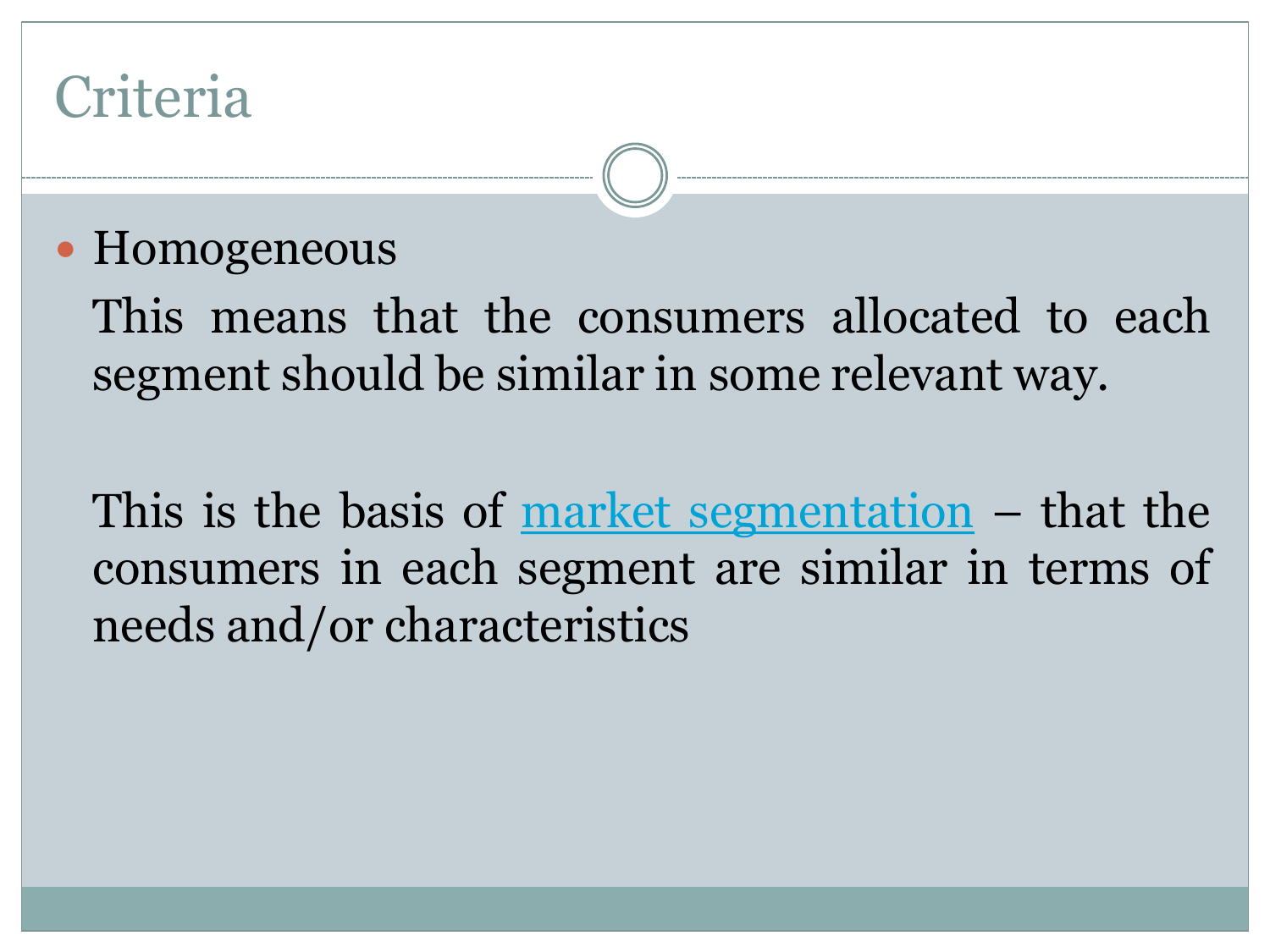#### • Heterogeneous

Each segment of consumers should be relatively unique, as compared to the other segments that have been constructed

This demonstrates that the consumers in the overall market have been effectively divided into sets of differing needs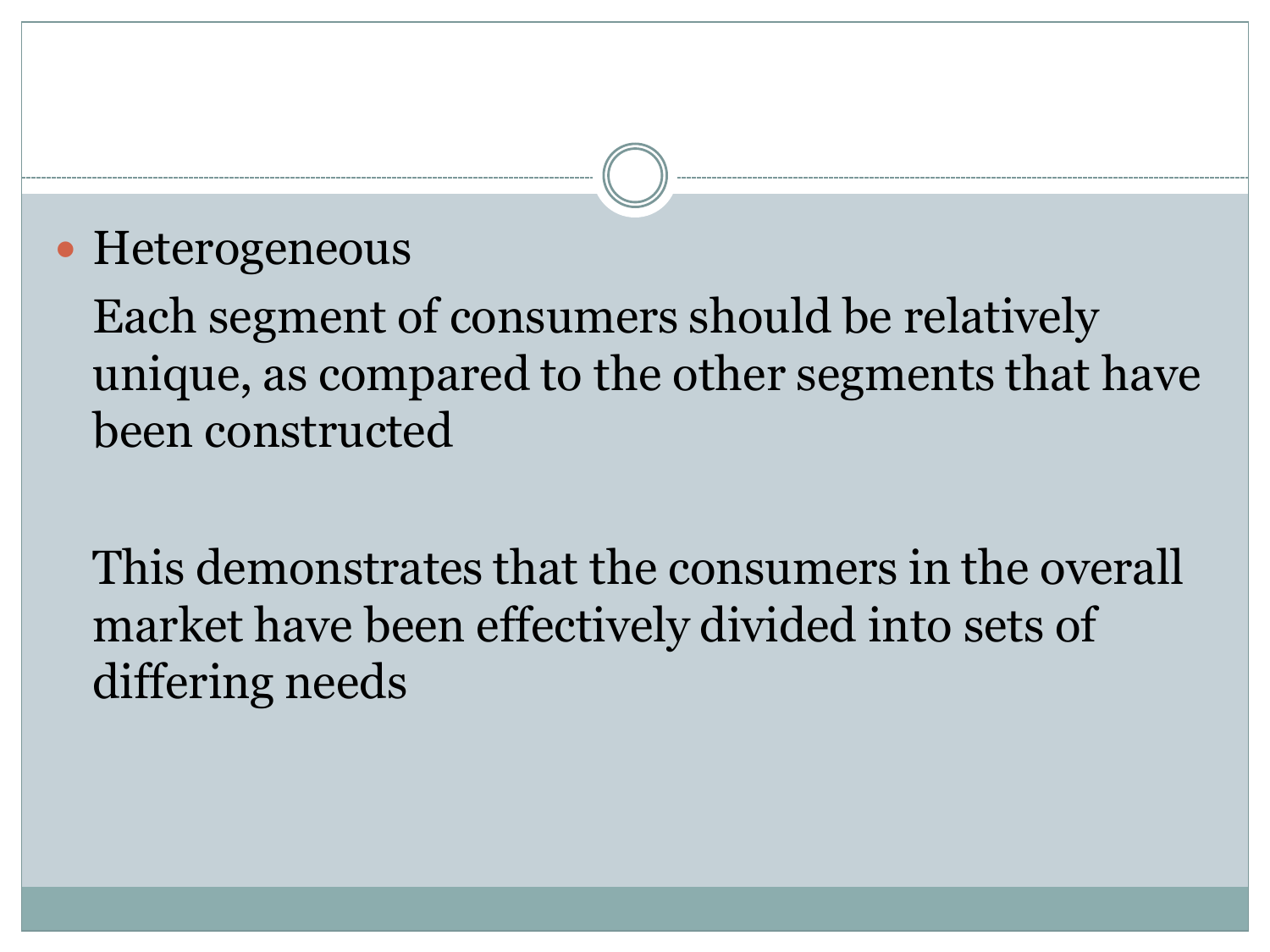#### Measurable

Some form of data should be available to measure the size of the market segment

Measurements are very important to be able to evaluate the overall attractiveness of each segment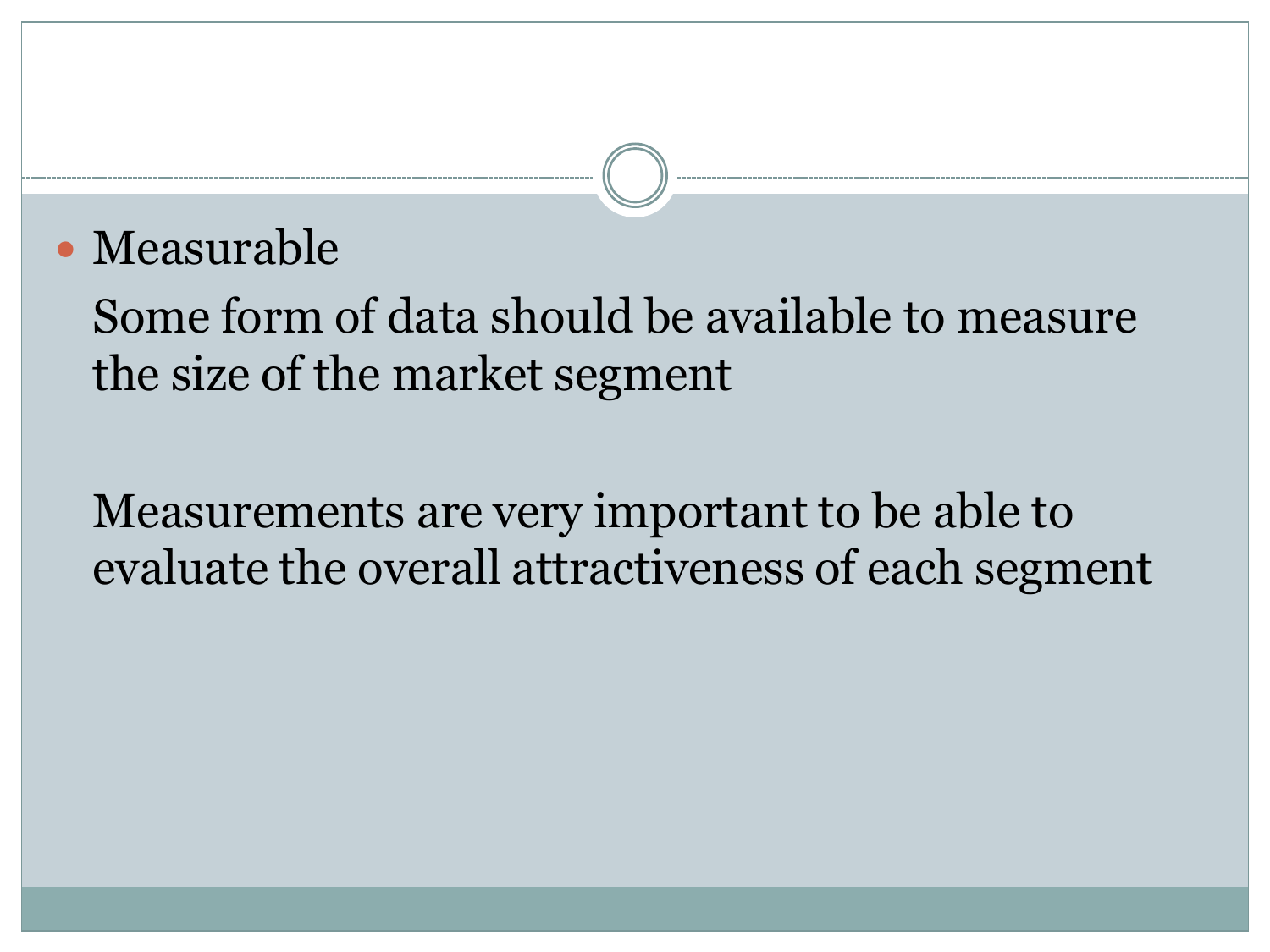#### • Substantial

The market segment should be large enough, in terms of sales and profitability, to warrant the firm's possible attention

Each firm will have minimum requirements for the financial return from their investment in a market, so it is necessary to only consider segments that are substantial enough to be of interest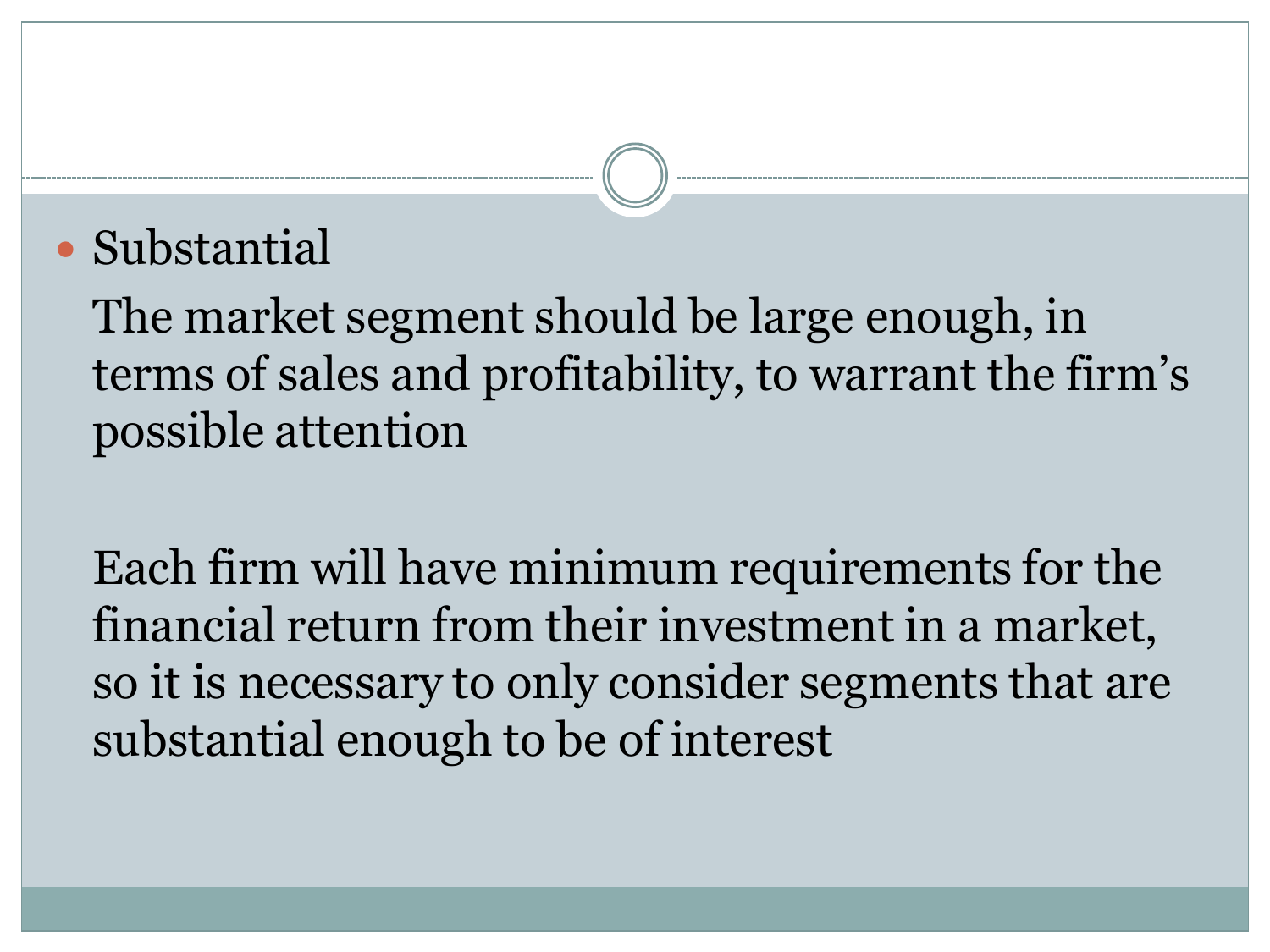#### • Accessible

The market segment should be reachable, particularly in terms of distribution and communication

Each segment needs to be able to be reached and communicated with on an efficient basis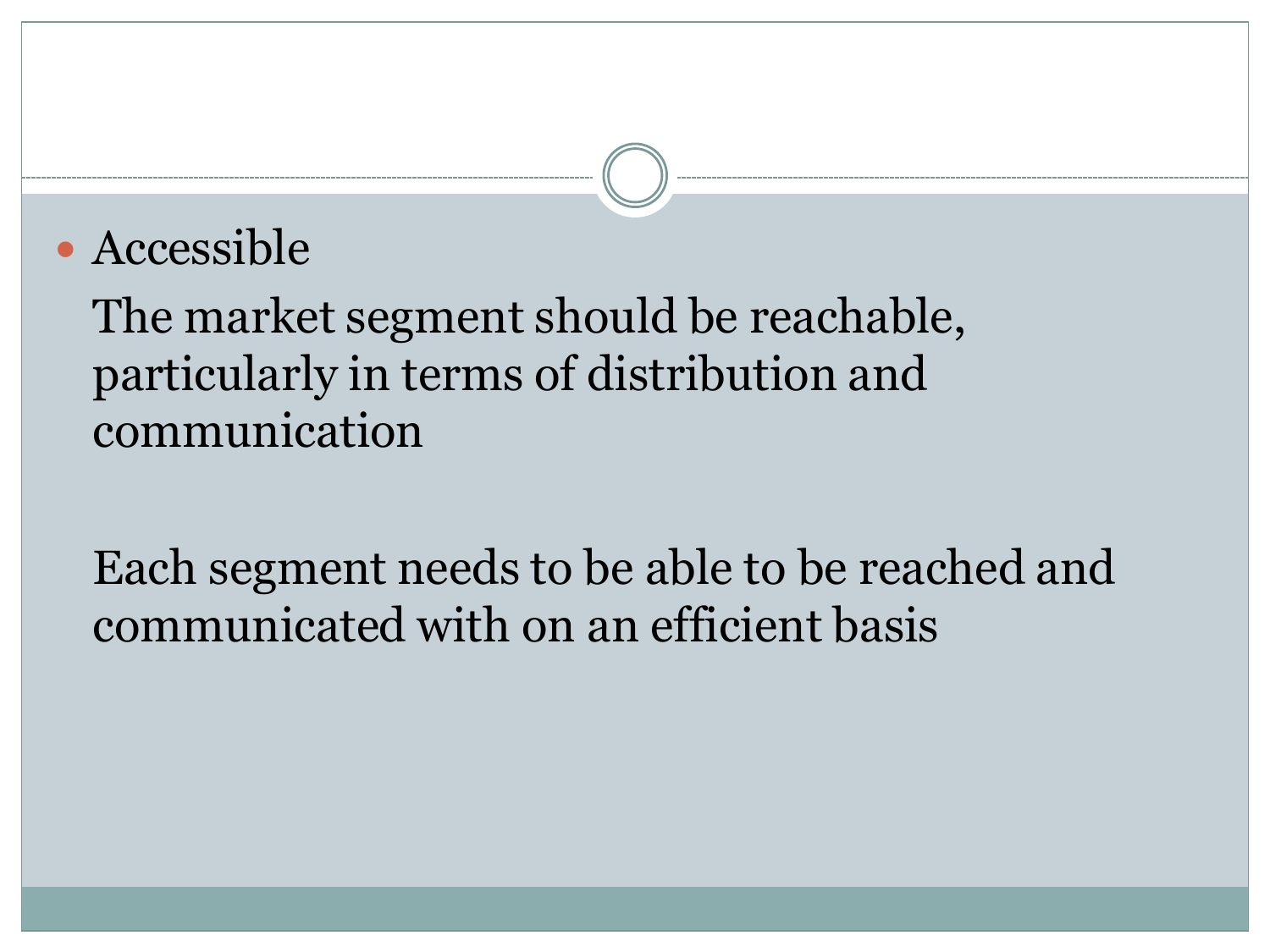#### Actionable/practical

The firm needs to be able to implement a distinctive marketing mix for each market segment

The range of segments identified generally need to be defined for the capabilities and resources of the organization, so very specialized segments may not be appropriate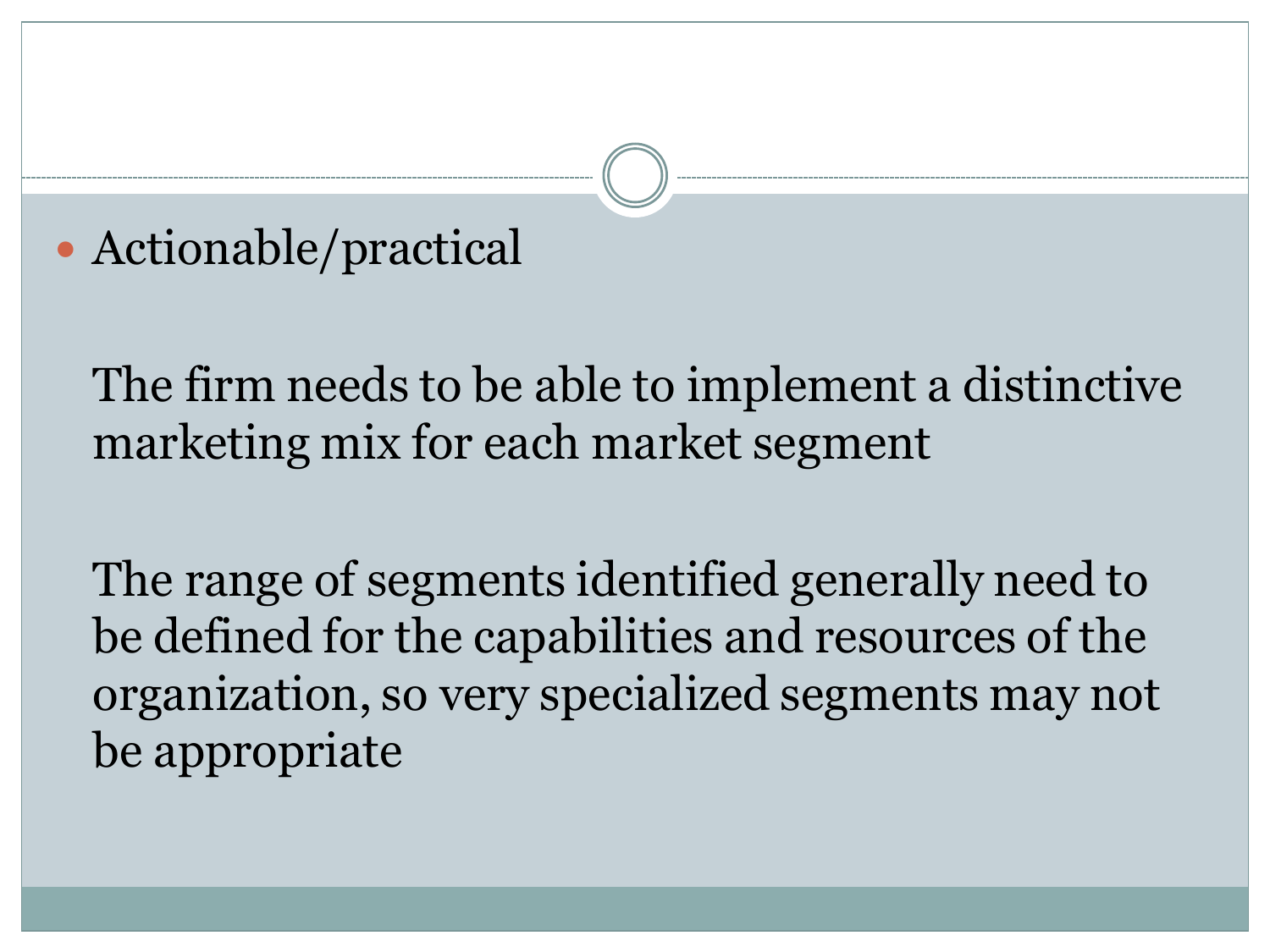#### • Responsive

Each market segment should respond better to a distinct marketing mix, rather than a generic offering

The key outcome of the STP process is to develop a unique marketing mix for a specified target market, if the segment will not be more responsive to a distinct offering, then the segment can probably be combined with another similar segment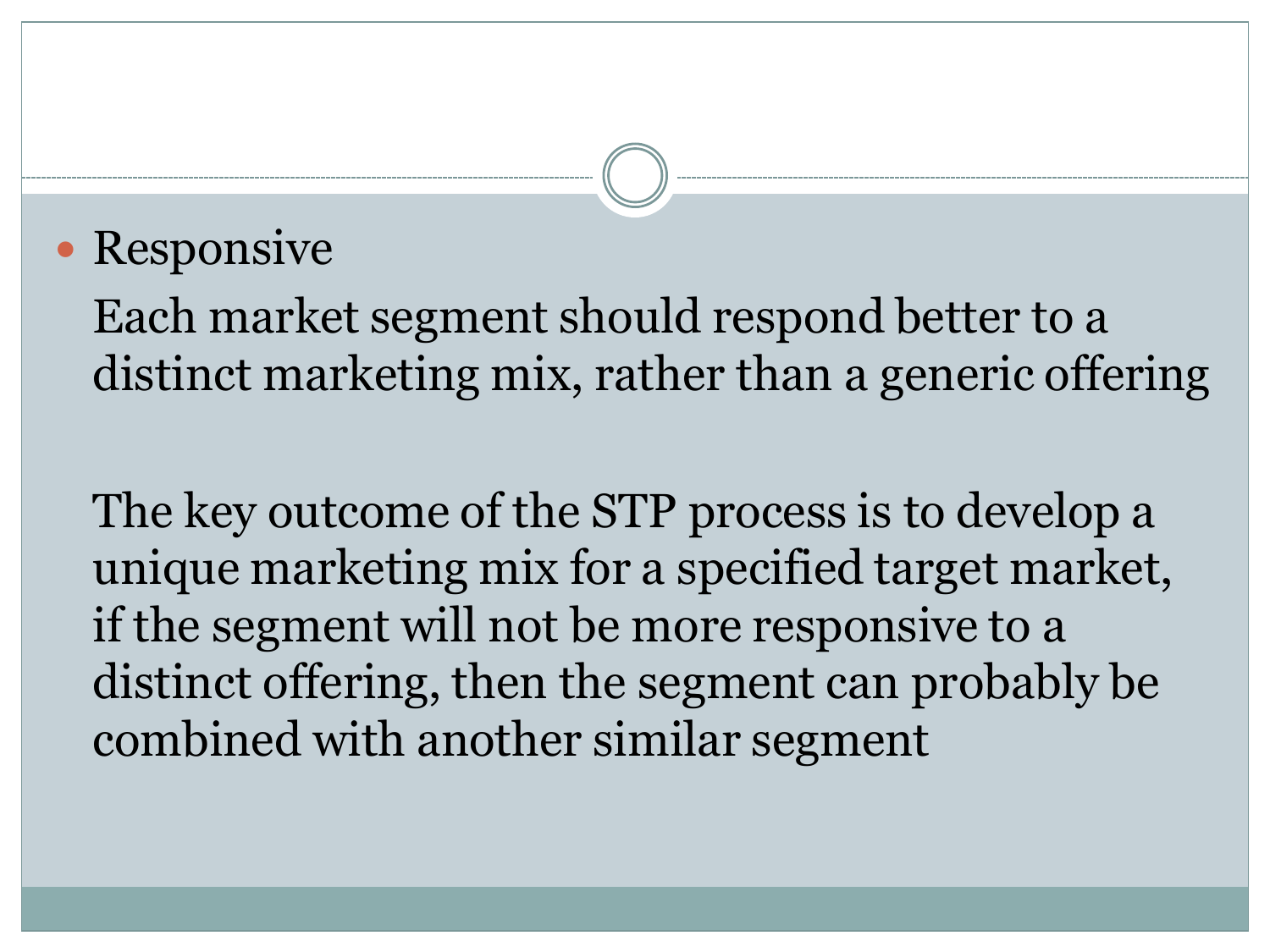- Behavioral segmentation digs deeper into customer habits than demographic segmentation. It's also one of the most popular customer profile types to be integrated into marketing campaigns.
- This type of market segmentation is comprised of behavior patterns, like customer loyalty or engagement level. This is specific to customer interactions with a brand or company. Other behavioral segmentation variables can include:
- benefit sought from product or service
- readiness to buy or purchase
- usage-based segmentation
- common characteristics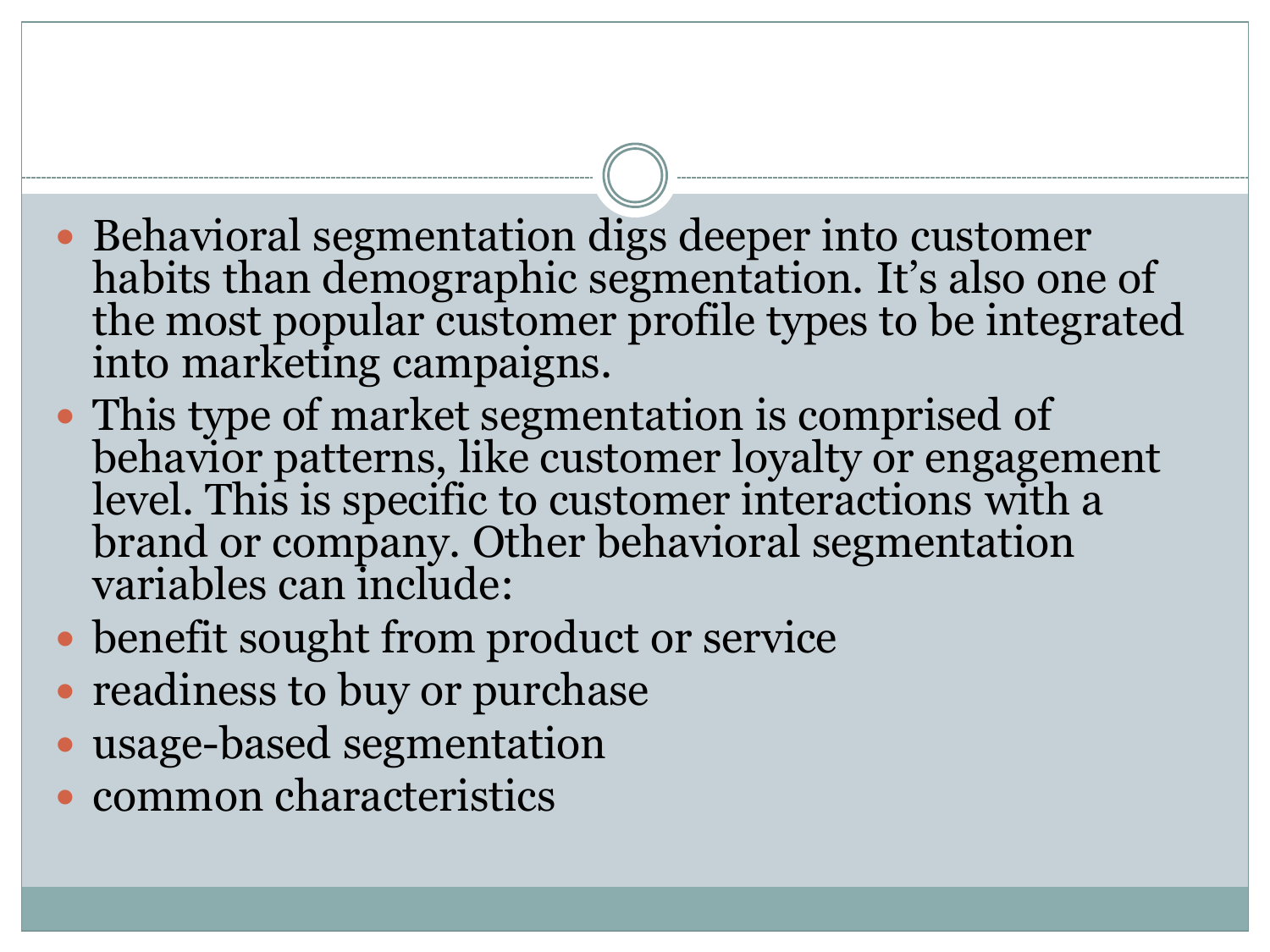- Psychographics are a type of customer segmentation that focus on inner or qualitative traits. Psychographic segmentation variables can include:
- habits
- hobbies, activities, or interests
- values or opinions
- personality or attitude
- lifestyle
- social status

Note- Psychographic attributes are the ones that aren't obvious just by looking at your customer, like demographic segmentation. Instead, psychographics require deeper analysis.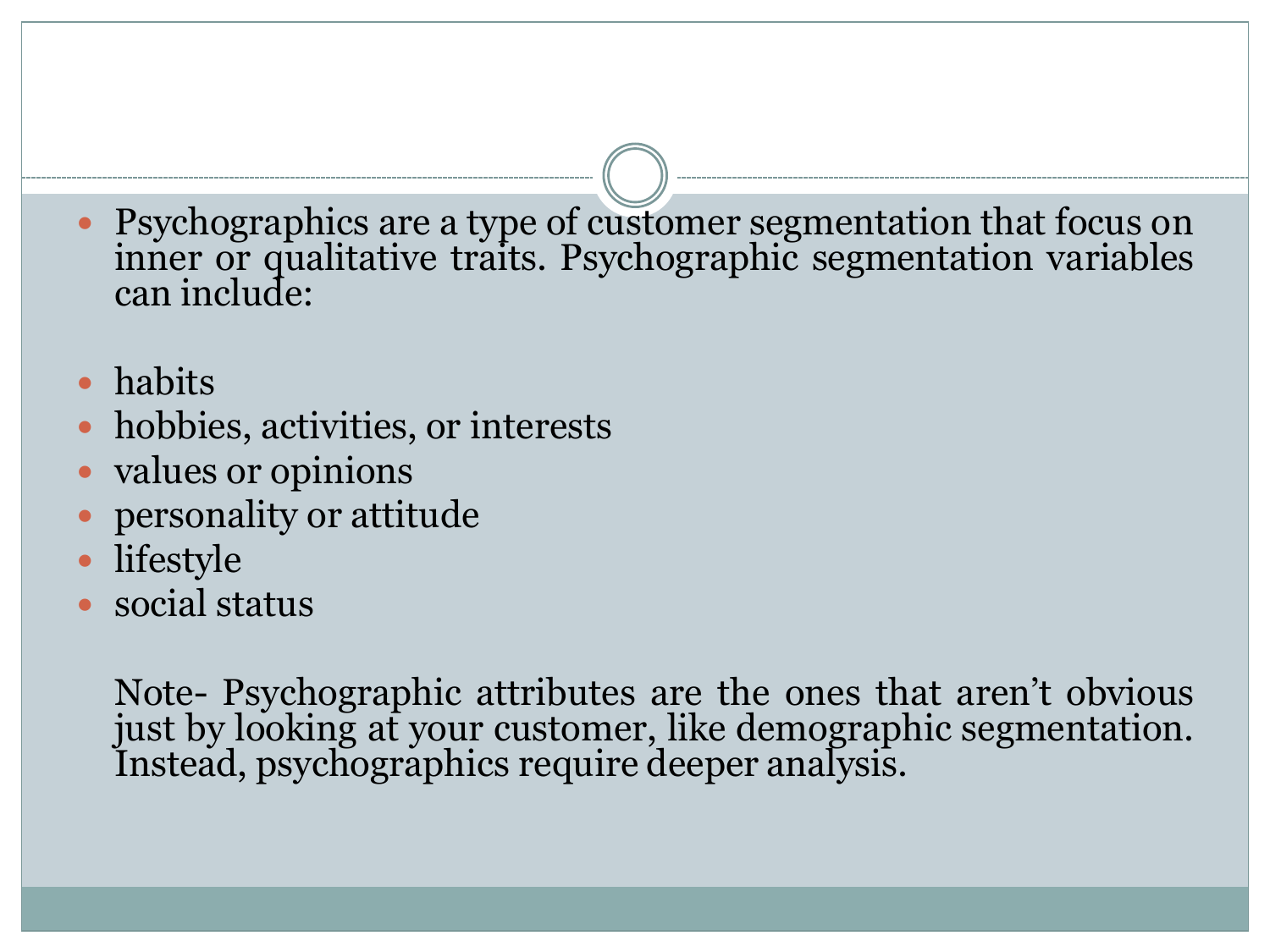- Demographics are the breakdown of your customer personas in the market for cursory traits like age or gender. These traits offer basic information on your customers, and are often considered one of the more broad segmentation types. Examples of demographic segmentation include age, income, family size, education, or gender.
- Dive into these segments to cut down on time and resources to understand your target audience. Or, tap into potential consumers that have yet to be honed in on. Demographics are generally less invasive to collect than other segmentation types.
- Other demographic segmentation variables can include:
- **Occupation**
- Marital status
- Political party status
- Race
- Religion
- Living status (if your subject is a homeowner or renter)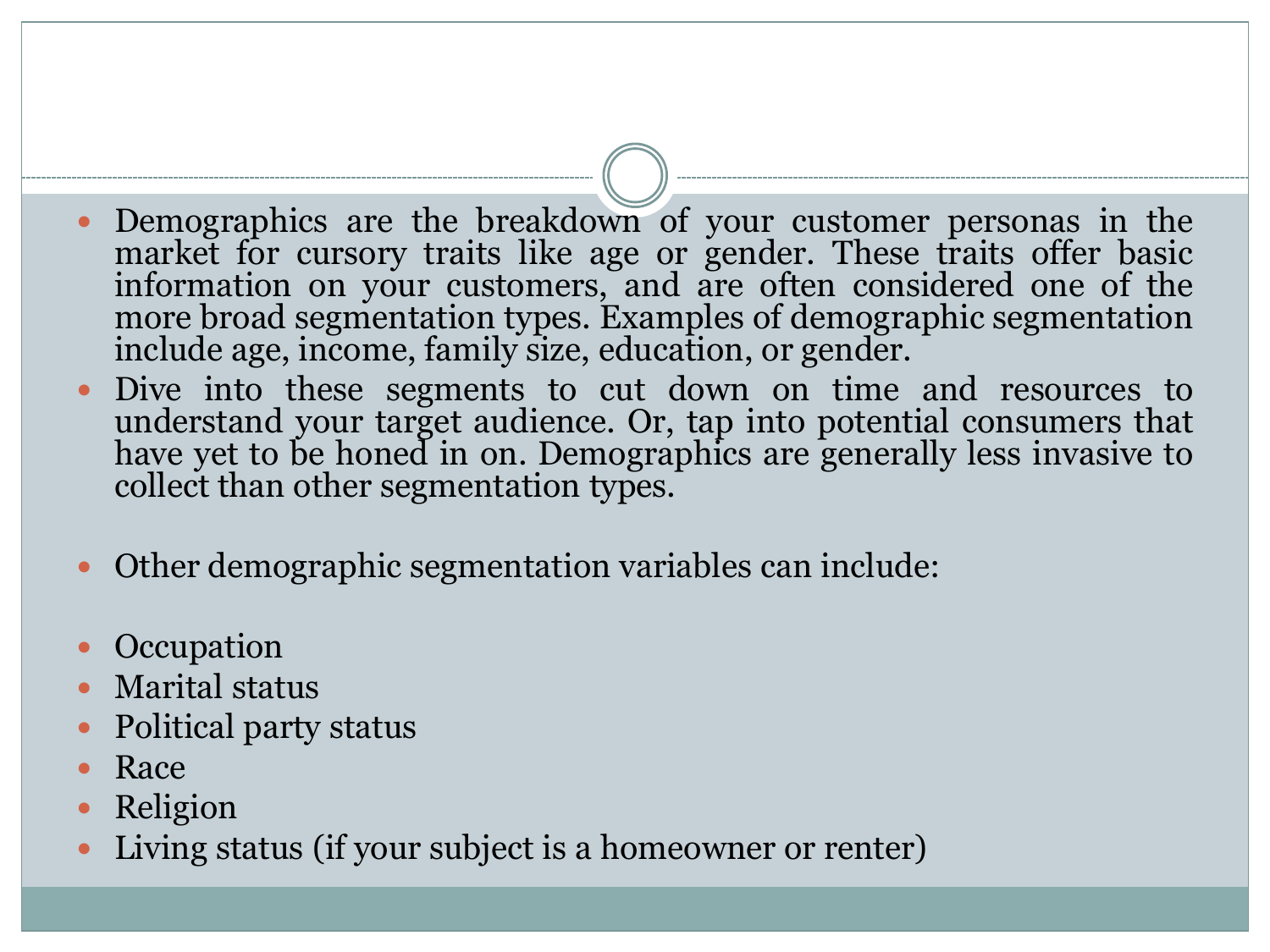- Geographics are the study of your customer based on their physical location, which can affect more physical interactions in the market. Consumers grouped together in similar locations may share similar preferences. That's why this type of market segmentation is great to pair alongside more abstract types, like behavioral.
- Geographic segmentation variables can include:
- city
- state
- country
- population density
- economic status
- zip code
- regional climate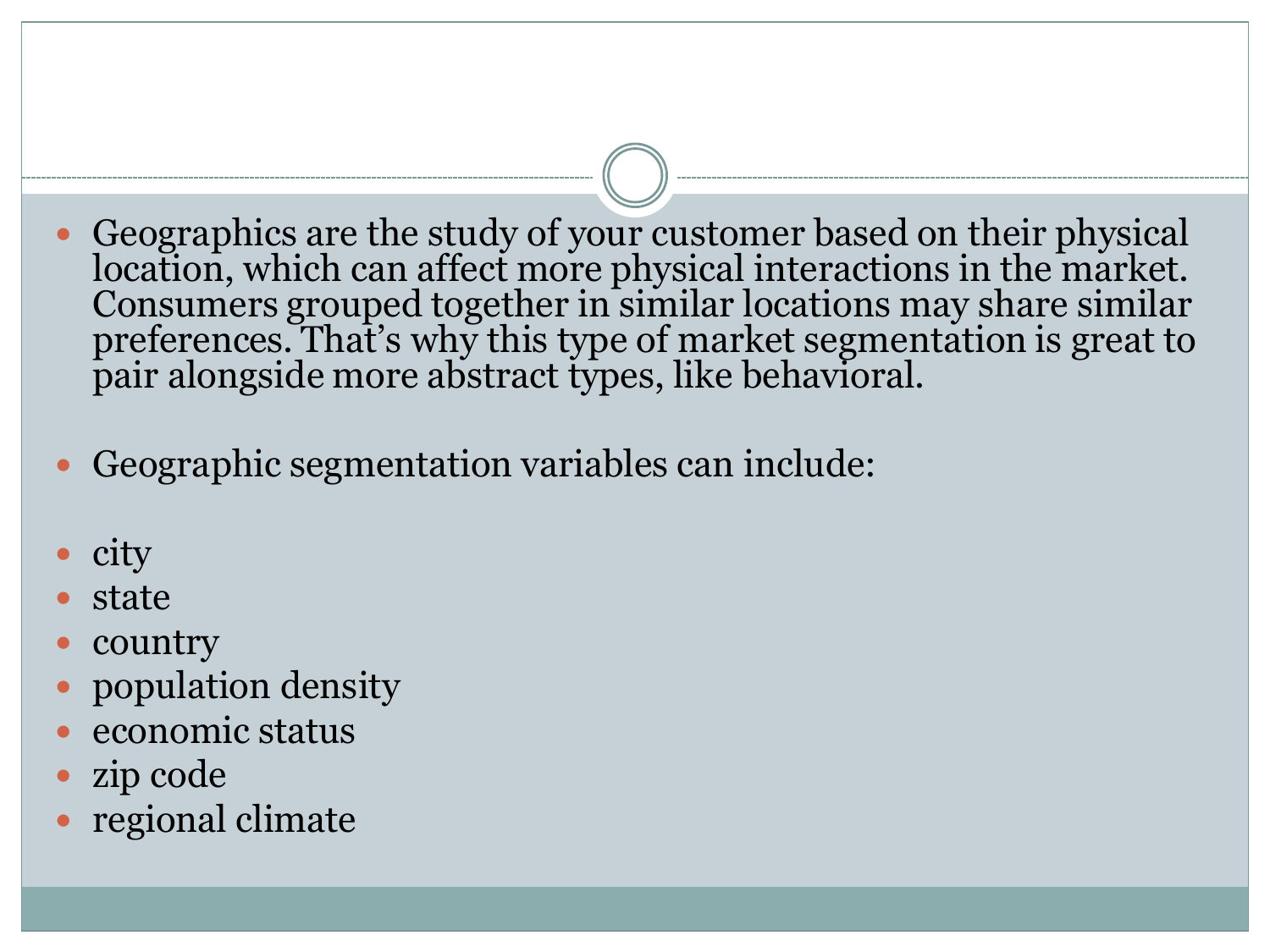- Firmographics are used to describe the attributes of firms or businesses. Put simply, firmographics are to firms and investors as demographics are to people. Companies can use this type of segmentation to determine whether or not a smaller firm is apt for an investment.
- With millions of firms across the globe, businesses can use firmographics to identify prospects based on size, scale, and funding. Firms can also be broken down into sections of:
- non-profits
- businesses
- governmental entities
- agencies
- small-retail shops
- independent contractors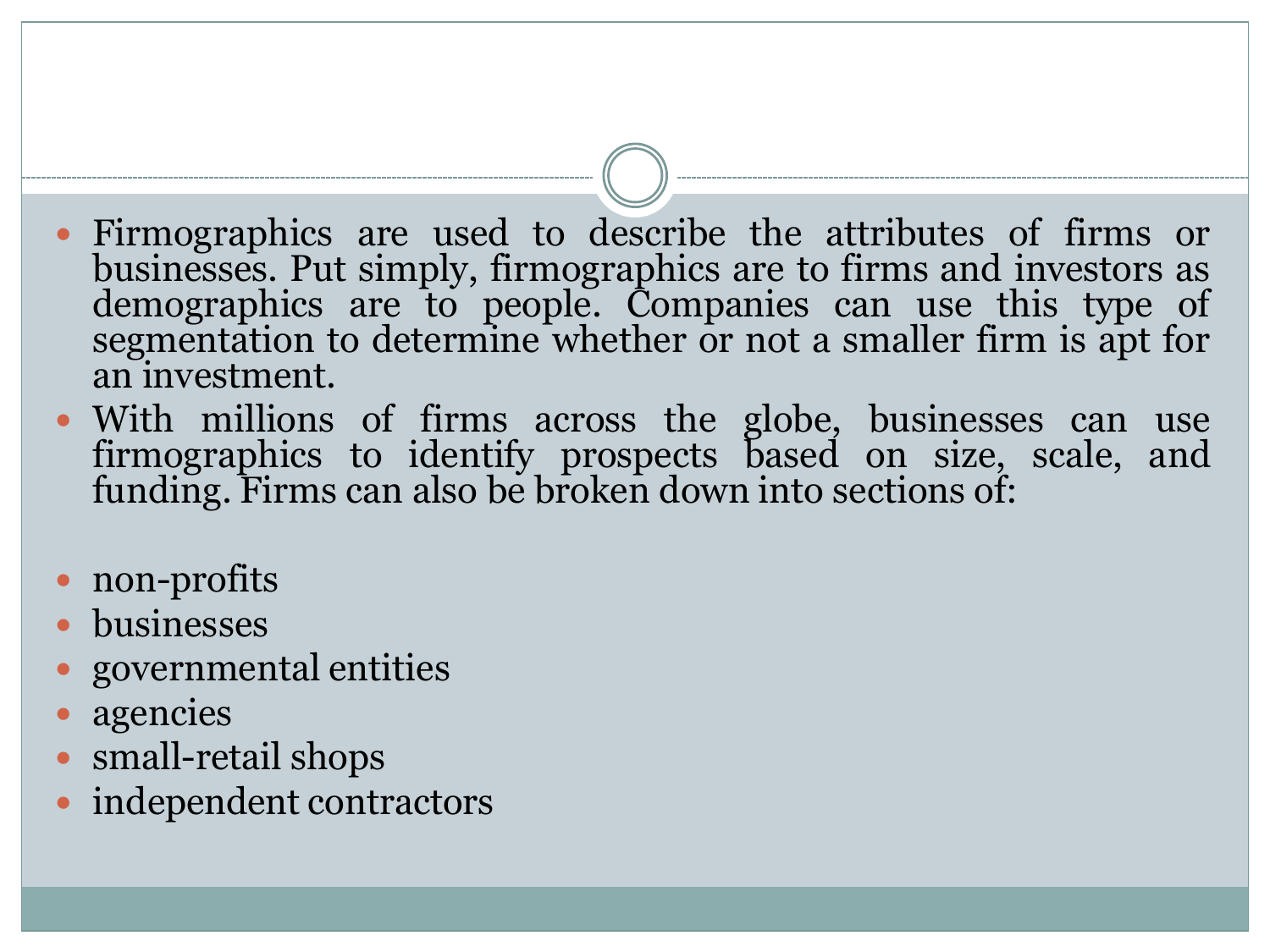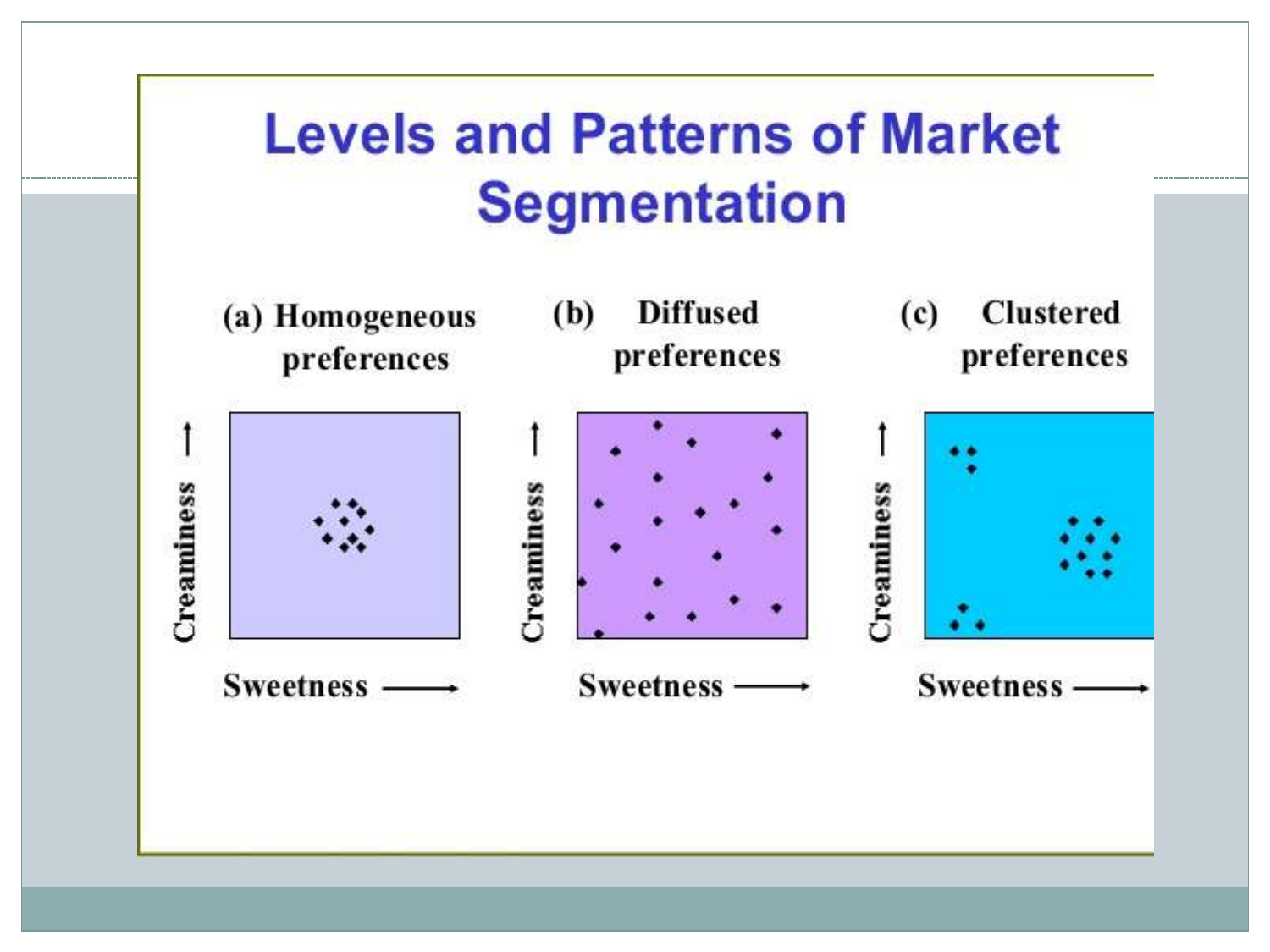#### Patterns of market segmentation

#### 1) Homogenous preferences

Shows a market where all the consumers have roughly the same preferences. The market shows no natural segments

#### 2) Diffused preferences

Shows that customers vary greatly in their preferences

#### 3) Clustered preferences

The market might reveal distinct preference clusters called natural market segments.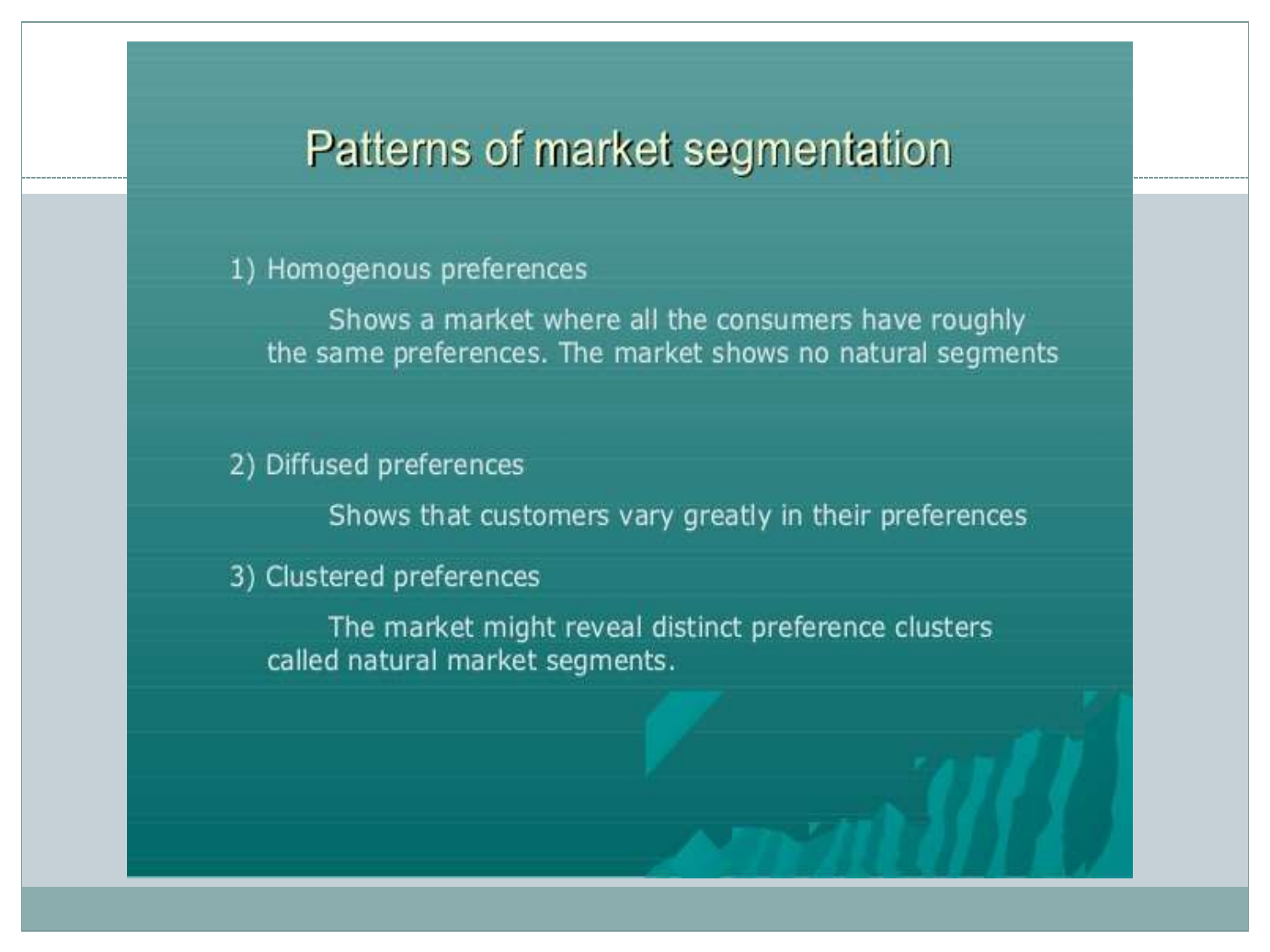#### Segmentation and Targeting ProcessThe disaggregated market The segmented market The target market 3 **Marketing** mix  $C<sub>5</sub>$ targeted at segment 3 The characteristics of Customers are Segment 3 is judged to be most attractive individual customers grouped into segments on the basis of having and a marketing mix are understood similar characteristics strategy is designed for that target market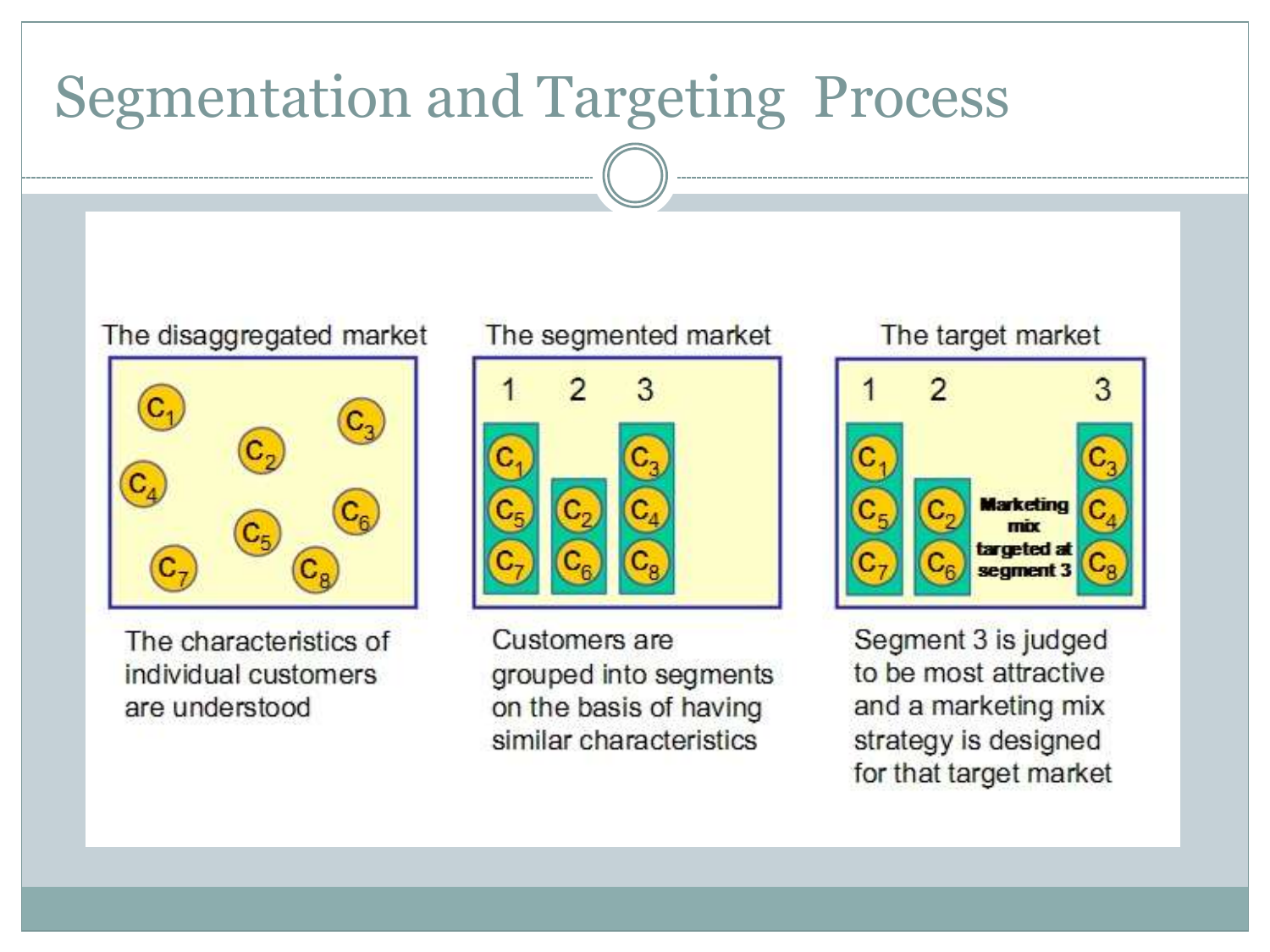### Target Market

- A **target market** is a group of customers within a [business](https://en.wikipedia.org/wiki/Business)'s [serviceable](https://en.wikipedia.org/wiki/Serviceable_available_market) available market at which a business aims its [marketing](https://en.wikipedia.org/wiki/Marketing) efforts and resources. A target market is a subset of the total market for a product or service.
- The target market typically consists of consumers who exhibit similar characteristics (such as age, location, income or lifestyle) and are considered most likely to buy a business's market offerings or are likely to be the most profitable segments for the business to service.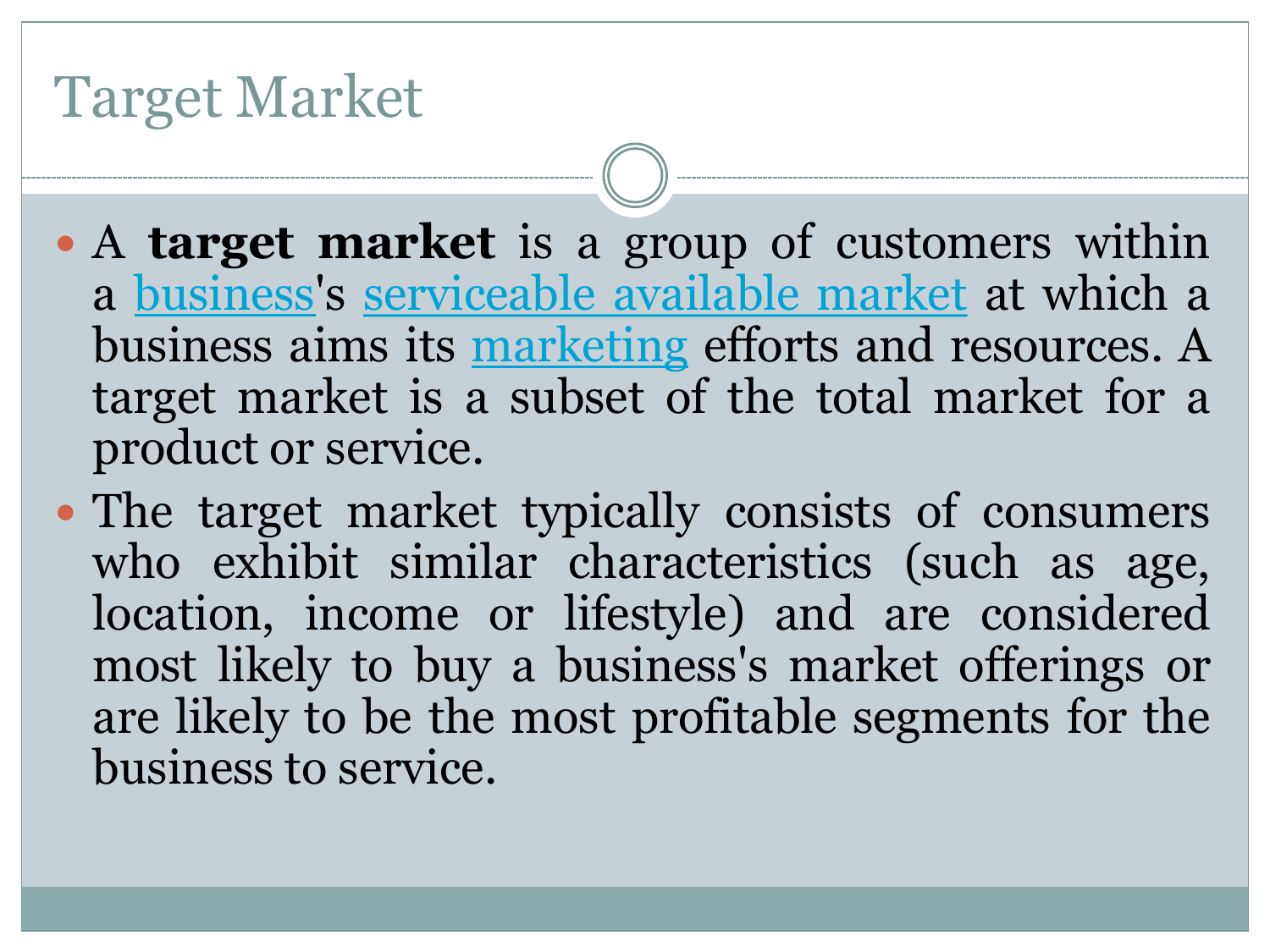#### Five Patterns of Target Market Selection

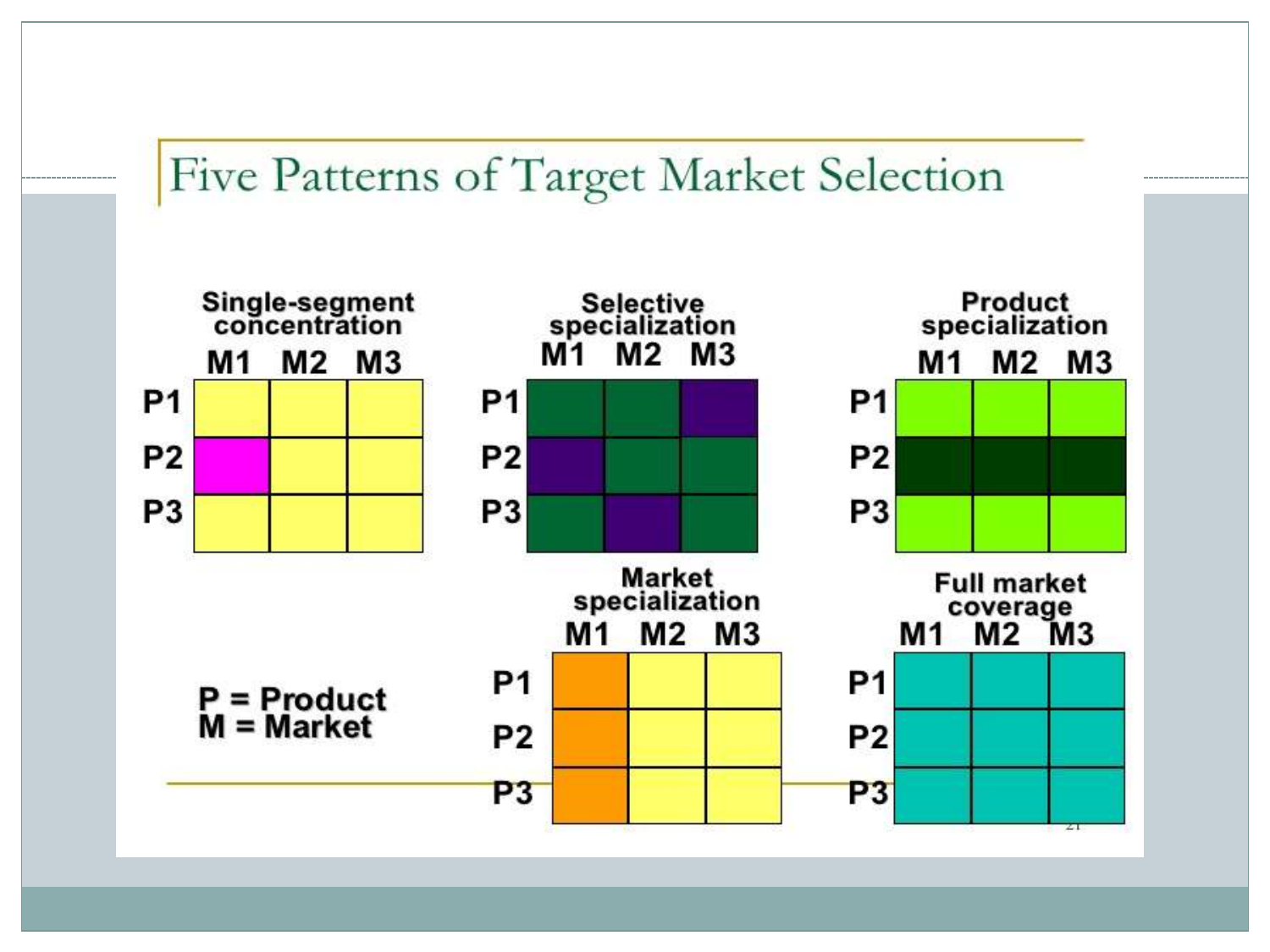- **Single Segment Concentration** e.g. Porsche (sports car only, targeted at the rich and famous)
- **Selective Specialization** e.g. Procter & Gamble personal care products (different products for different markets)
- **Product Specialization** e.g. microscope (sold to different markets such as universities, government and commercial laboratories)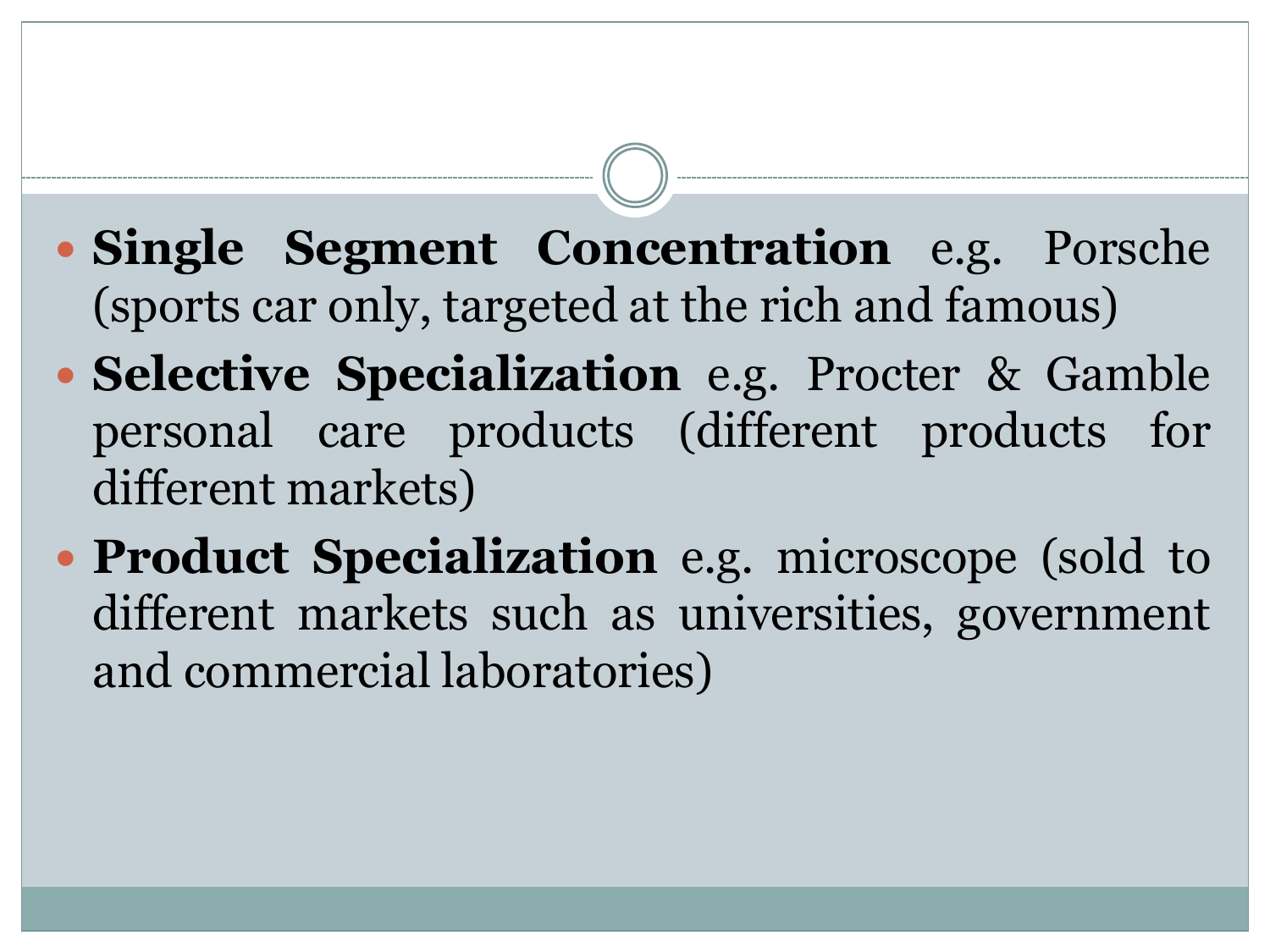- **Market Specialization** e.g. firms that sell assortment of products only to university laboratories
- **Full Market Coverage** e.g. Coca-Cola The diagrams illustrate these five patterns. *Note: P = Product, M = Market*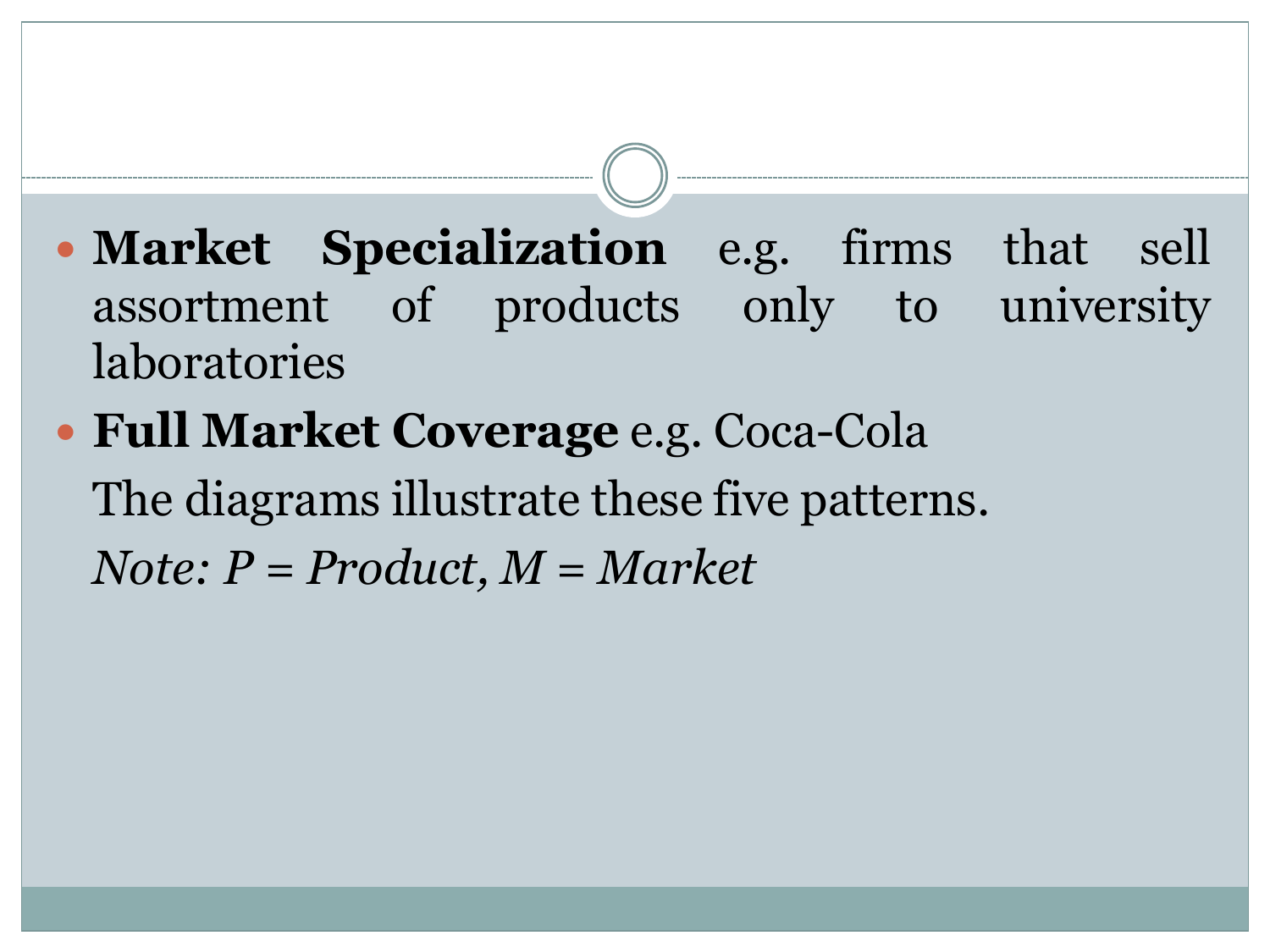# The product life-cycle (PLC)

- **Definition**: The product life-cycle (PLC) refers to the different stages a product goes through from introduction to withdrawal.
- The product life-cycle refers to a likely pathway a product may take. It has implications for the marketing strategy of a firm as it seeks to introduce, grow and maintain market share.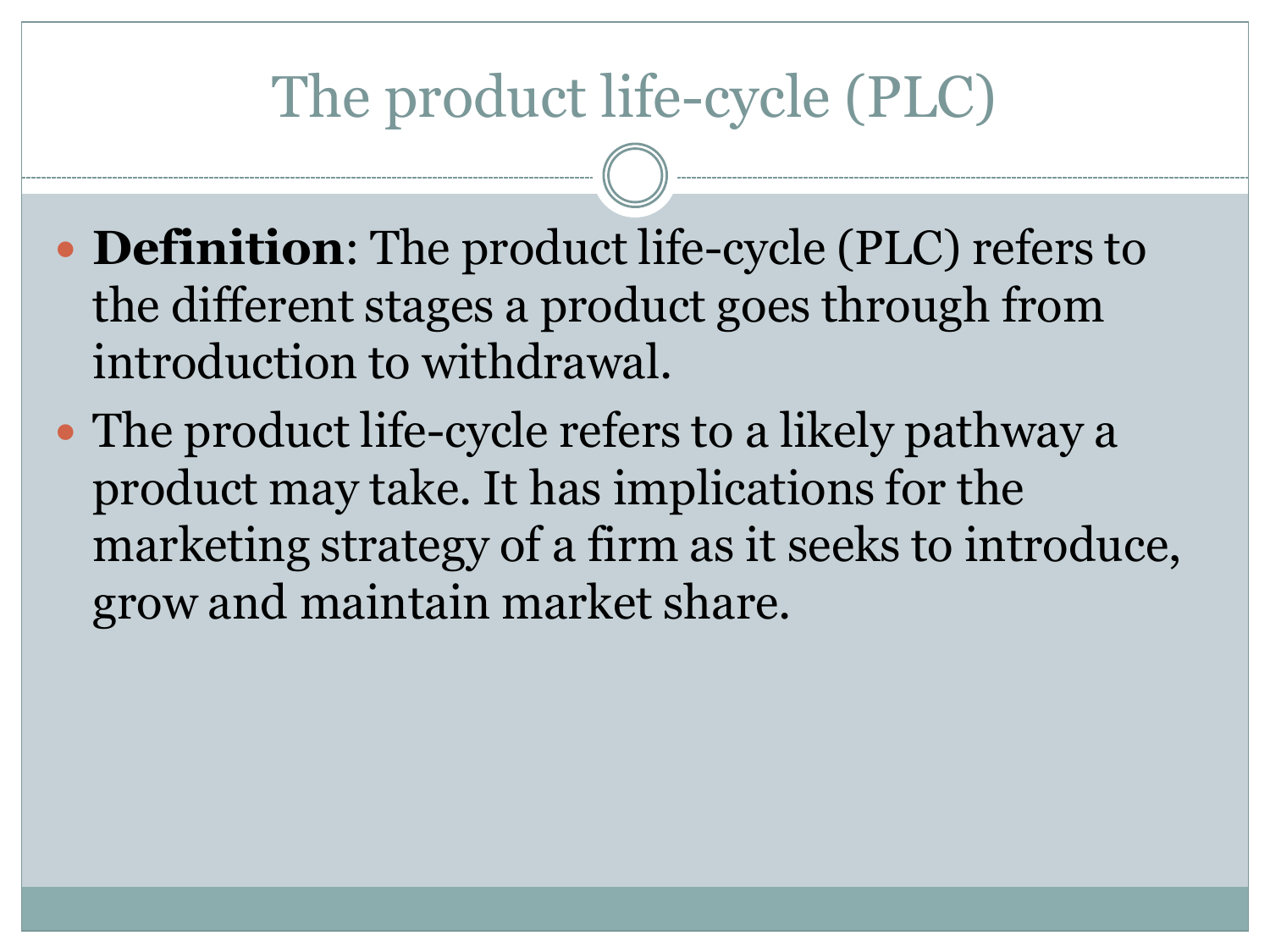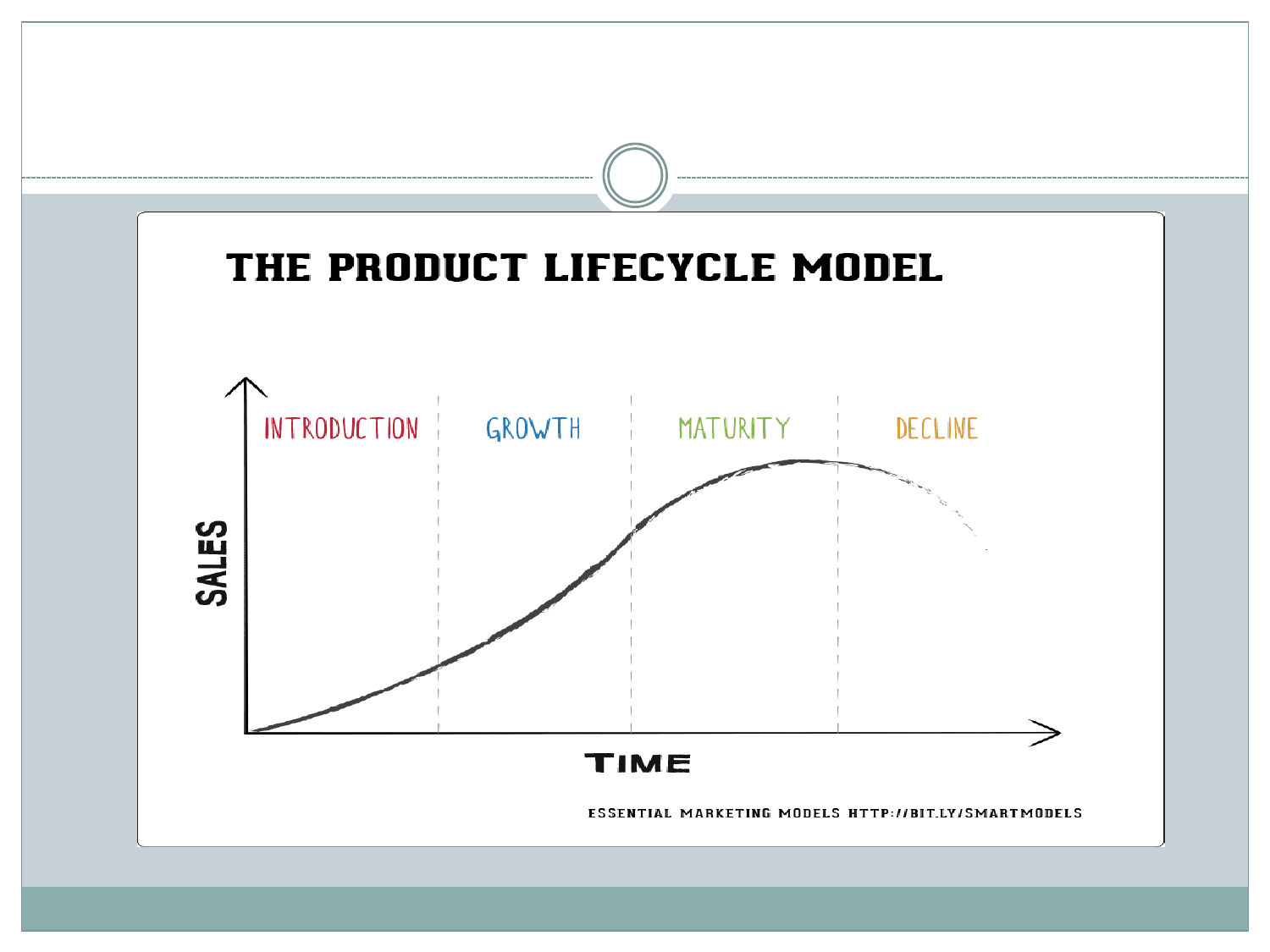# In this case, the product has four stages

- **Introduction** when the product is introduced and struggles to gain brand recognition.
- **Growth** advertising and word of mouth helps the product to increase sales. As sales growth, more firms are willing to stock the product which helps the product to grow even further.
- **Maturity** When the product reaches peak market penetration.
- **Decline** the product gets eclipsed by new products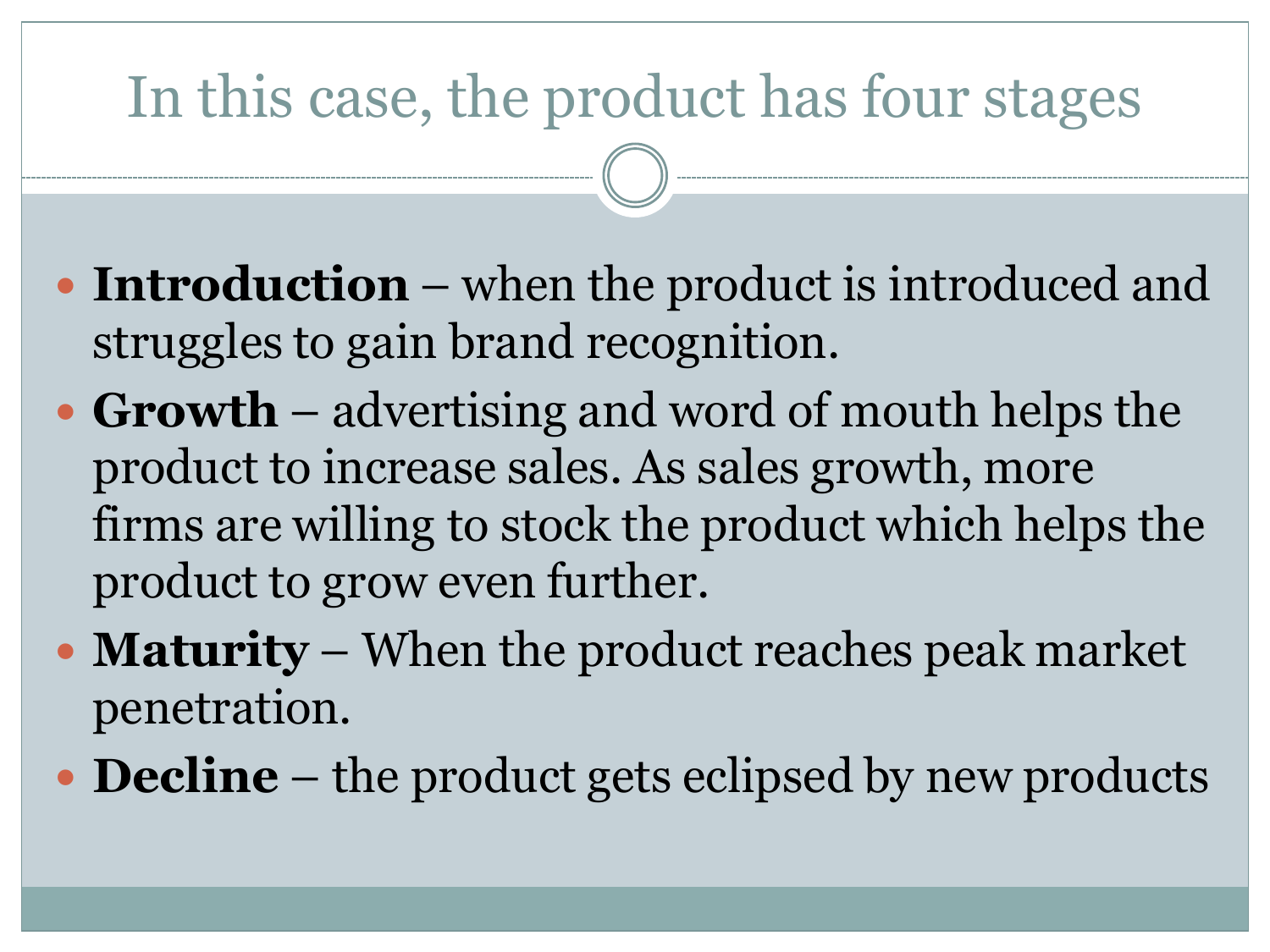### **Example of the Product Life Cycle**

- **Introduction Self-driving cars**. Self-driving cars are still at the testing stage, but firms hope to be able to sell to early adopters relatively soon.
- **Growth** Electric cars. For example, the **Tesla Model S** is in its growth phase. Electric cars still need to convince people that it will work and be practical. As there are more electric charging points and more people adopt, it becomes easier to sell to those who are more sceptical of new technology like electric cars.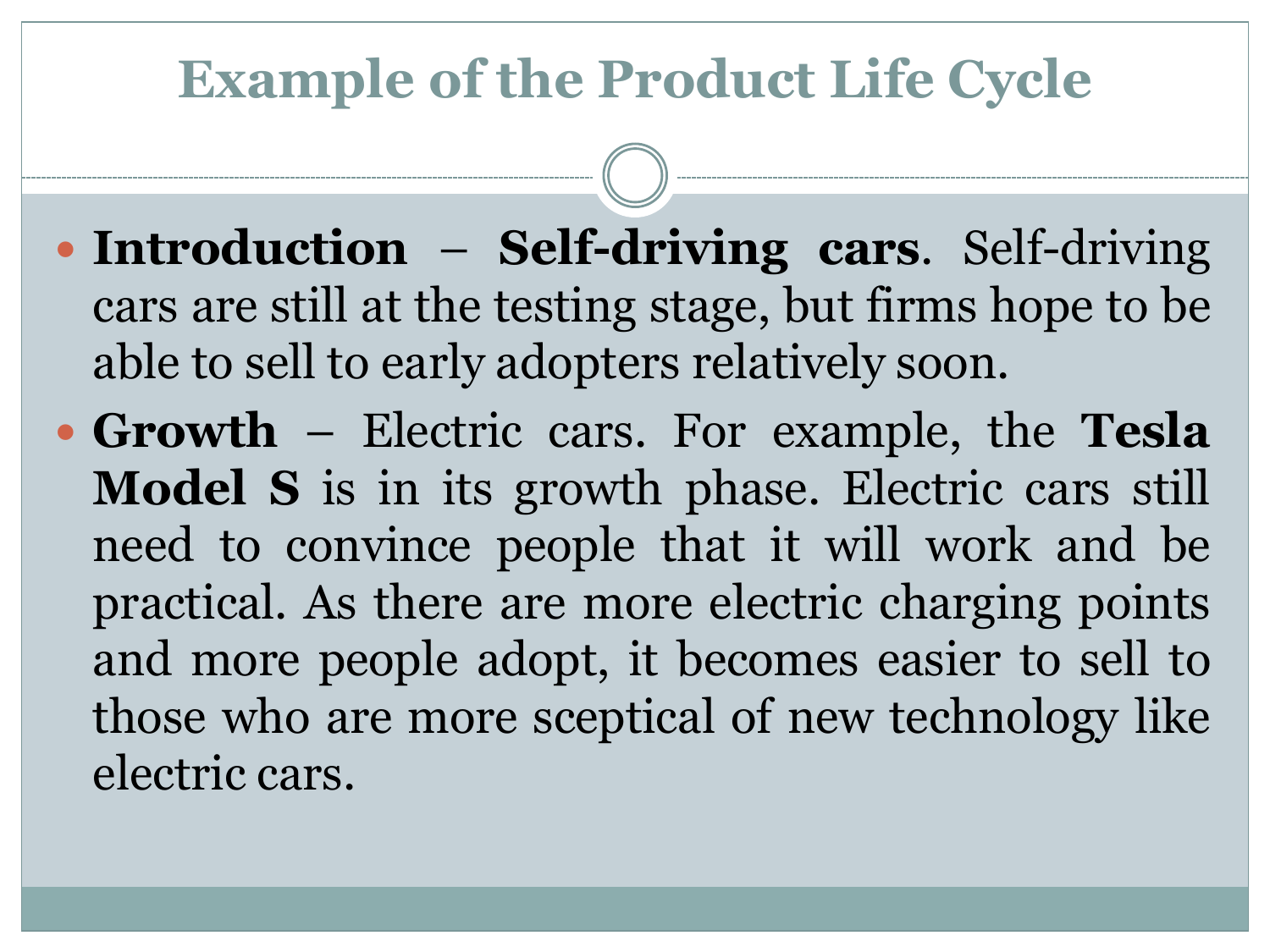- **Maturity – Ford Focus**. The Ford Focus is a wellestablished car. It has a good brand reputation and has reached its peak level of market penetration. It would be difficult to gain a significantly greater market share. The product life cycle of the Ford Focus has been extended by constant upgrades and redesigns to keep the car on top of the market.
- **Decline** Diesel cars. Since governments have expressed concern at the level of pollution from diesel cars. Some cities have threatened to ban diesel cars within a few years. Sales have fallen considerably and the market for diesel cars may be in terminal decline.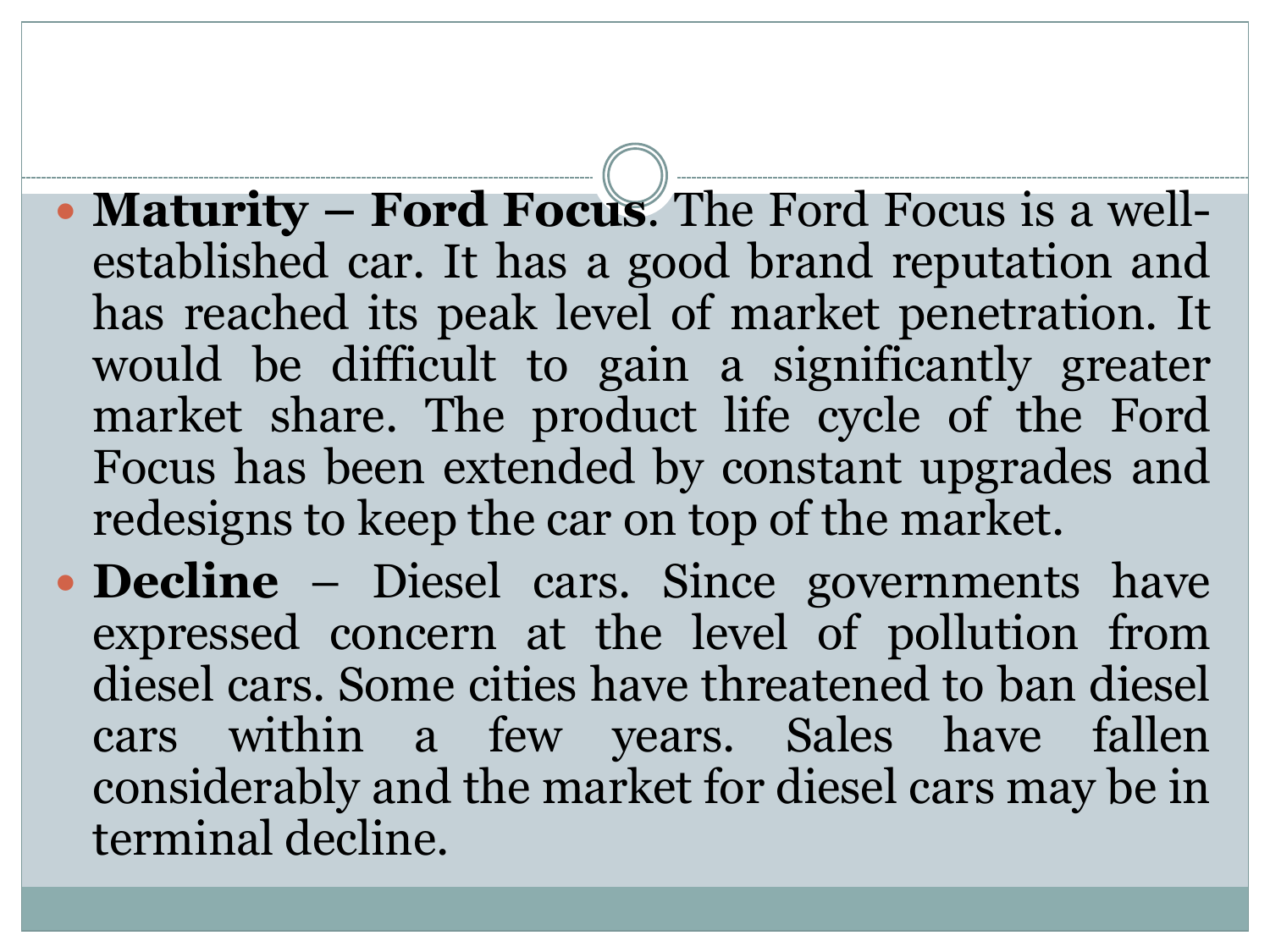# Important of Four Phases: Management of Four Phases of PLC

#### **Introduction phase**

- Raising product awareness through advertising / word of mouth.
- Offering the product at discount penetration pricing to tempt customers to try the product.
- Target early adopters and influential market leaders. For example, firms may offer free product reviews to influential bloggers in the market.
- Firms need to find willing suppliers who are willing to stock.
- This phase will not be profitable because costs are high, but revenue relatively low.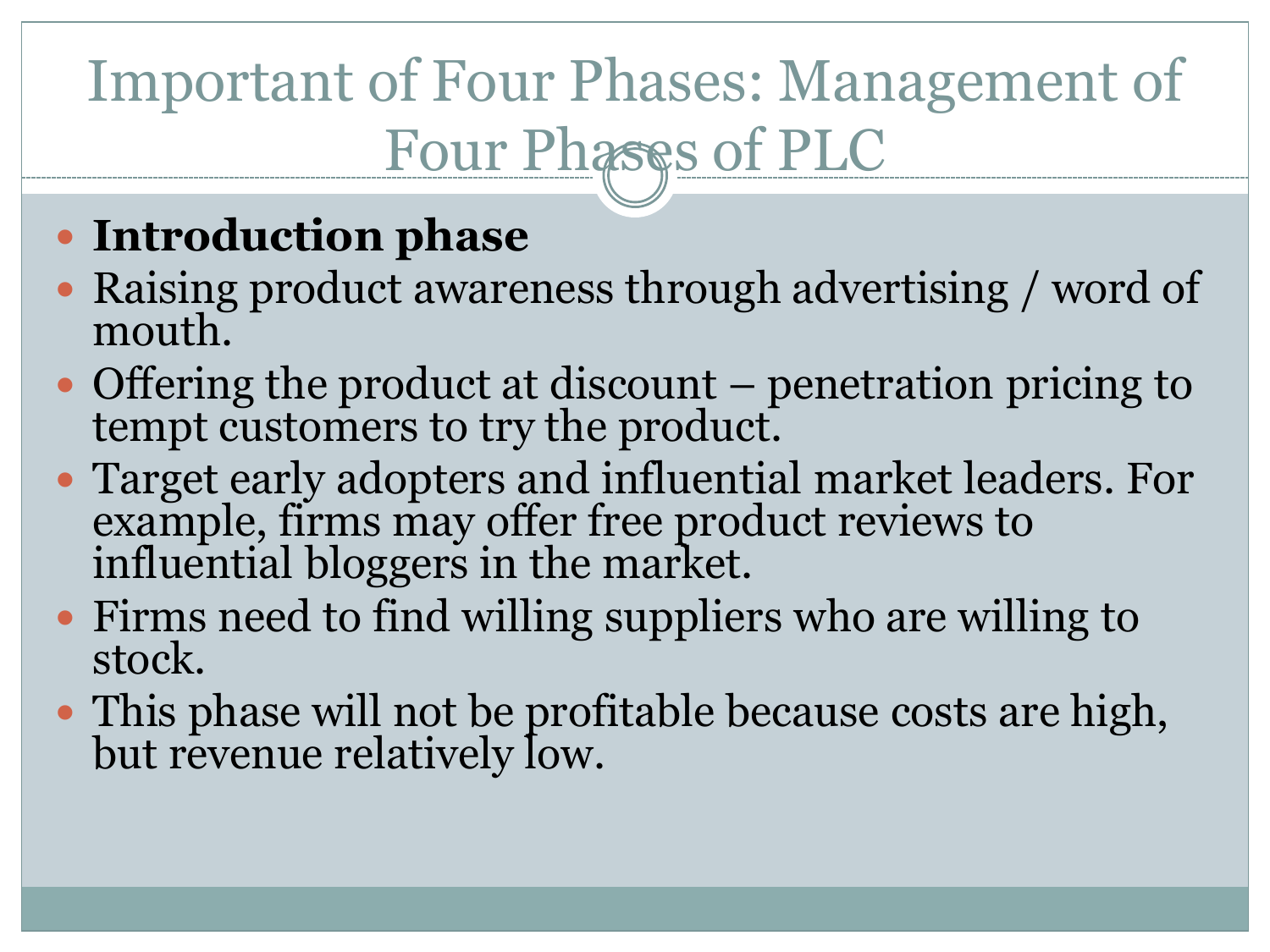### **Growth**

- Firms need to capitalise on growth to extend product sales from small retailers to big supermarkets.
- Firms can change marketing from niche areas to a more mass market.
- The firm can adapt to consumer feedback and offer new features/better consumer support.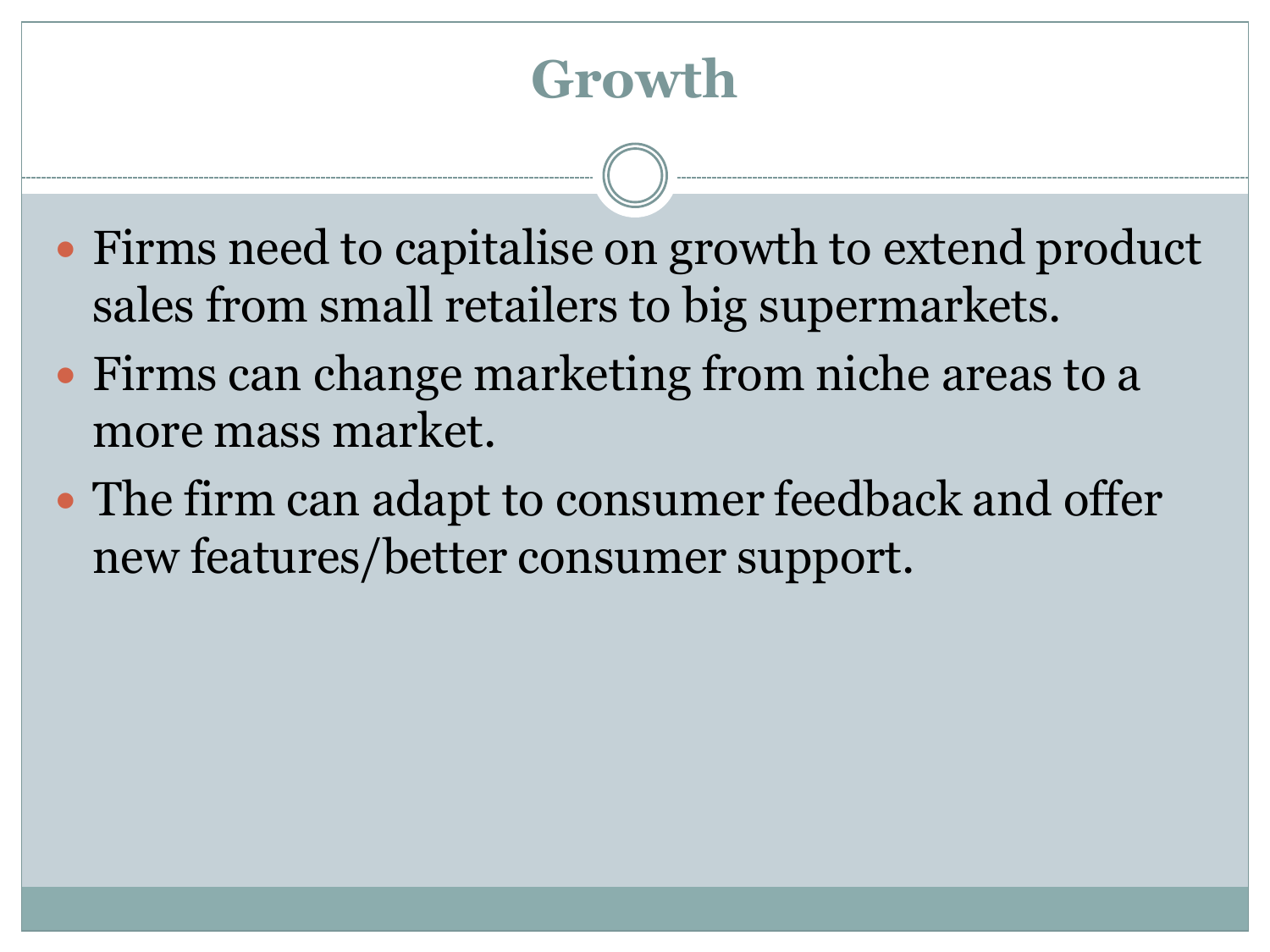# **Maturity**

- With peak market penetration, the firm may seek to increase prices to increase profitability. However, if the market is very competitive the firm may feel the need to keep prices low to defend market share.
- The firm may concentrate on seeking to improve the product to gain market differentiation and extend the period of maturity.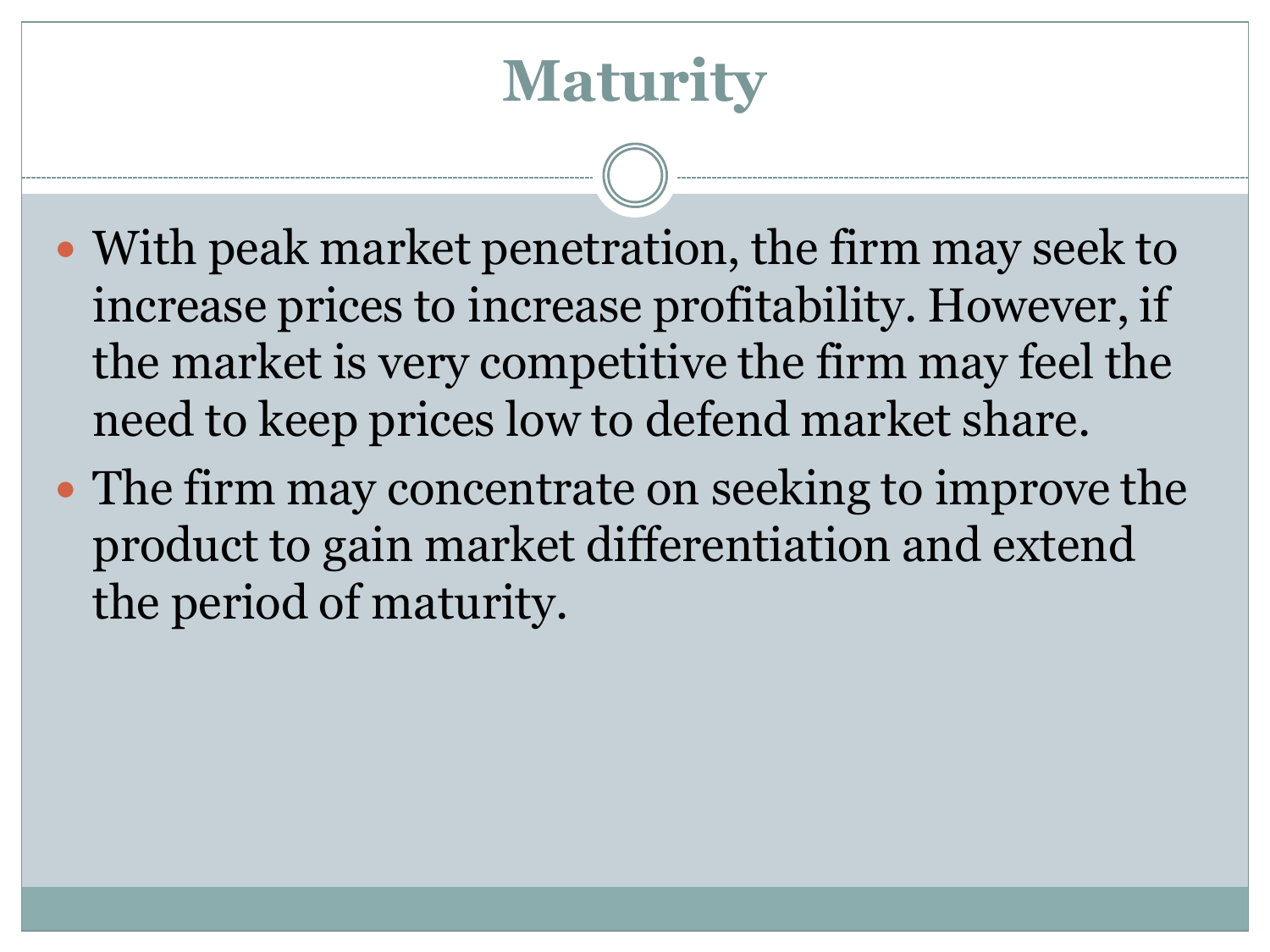# **Decline**

- In the decline phase, the firm may feel it is best to let the product go – e.g. diesel cars cannot solve issues of pollution and damage to its brand reputation.
- However, with an iPhone, Apple let old models go, to be replaced by the next model.
- Decline and discontinuing the product can be a way to force customers to buy an upgrade – next time their contract expires.
- Managed decline by targeting on a niche market.
- For example, vinyl records have declined, but now they have become a very profitable niche for record labels. Total sale revenues from vinyl are close to sale revenues from digital downloads because record companies can charge a premium price for the good.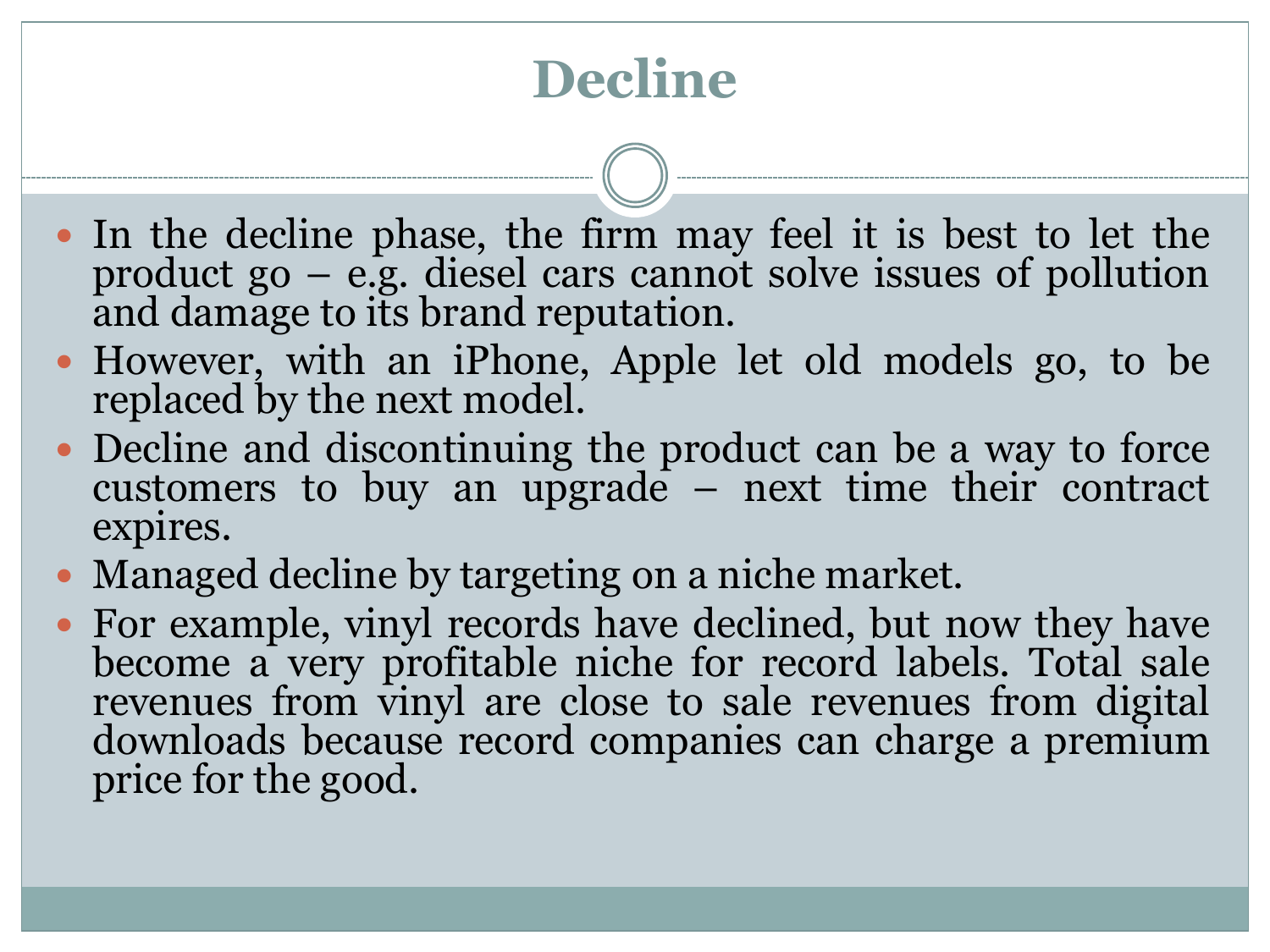A product is an item produced or procured by the business to satisfy the needs of the customer. It is the actual item which is held for sale in the market. A company usually sells different types of products. For example, Coca-Cola has around 3500+ product brands in its portfolio. These different product brands are also known as [product lines.](https://www.feedough.com/what-is-product-line/) A combination of all these product lines constitutes the product mix.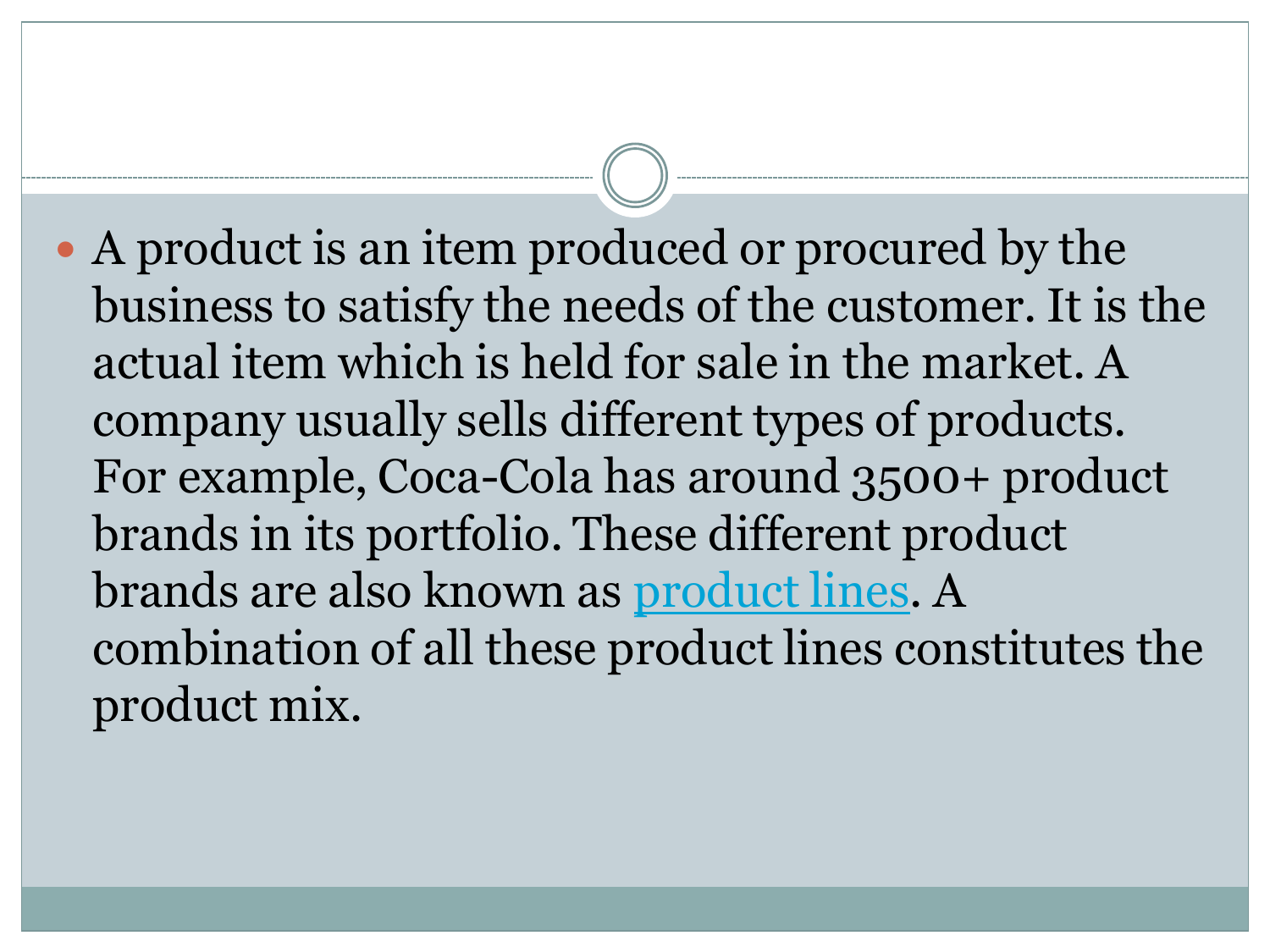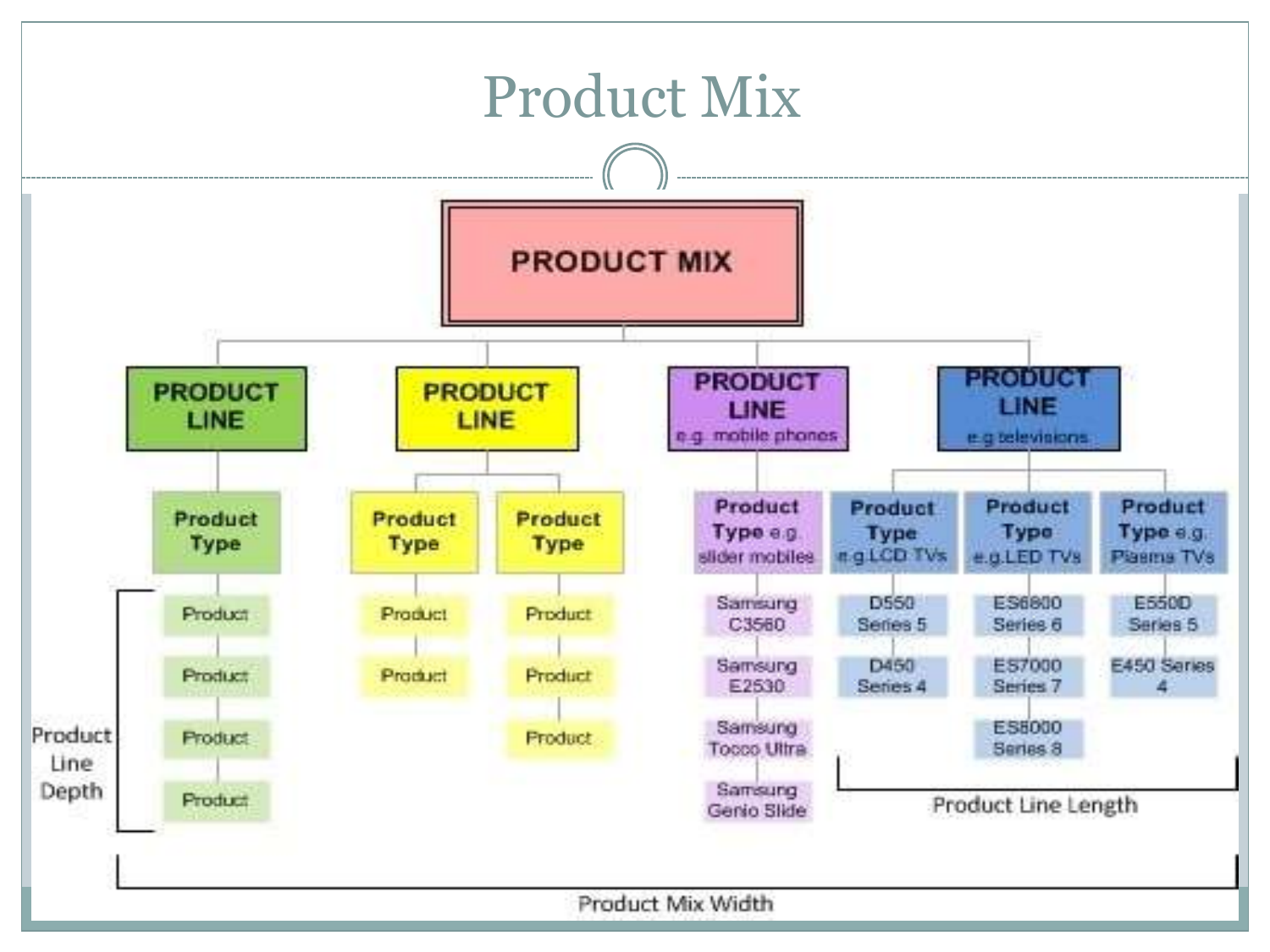# **What Is Product Mix?**

- Product mix, also known as product assortment, is the total number of product lines that a company offers to its customers. The product lines may range from one to many and the company may have many products under the same product line as well. All of these product lines when grouped together form the product mix of the company.
- The product mix is a subset of the [marketing](https://www.feedough.com/marketing-mix-4ps/) mix and is an important part of the [business](https://www.feedough.com/what-is-a-business-model/) model of a company. The product mix has the following dimensions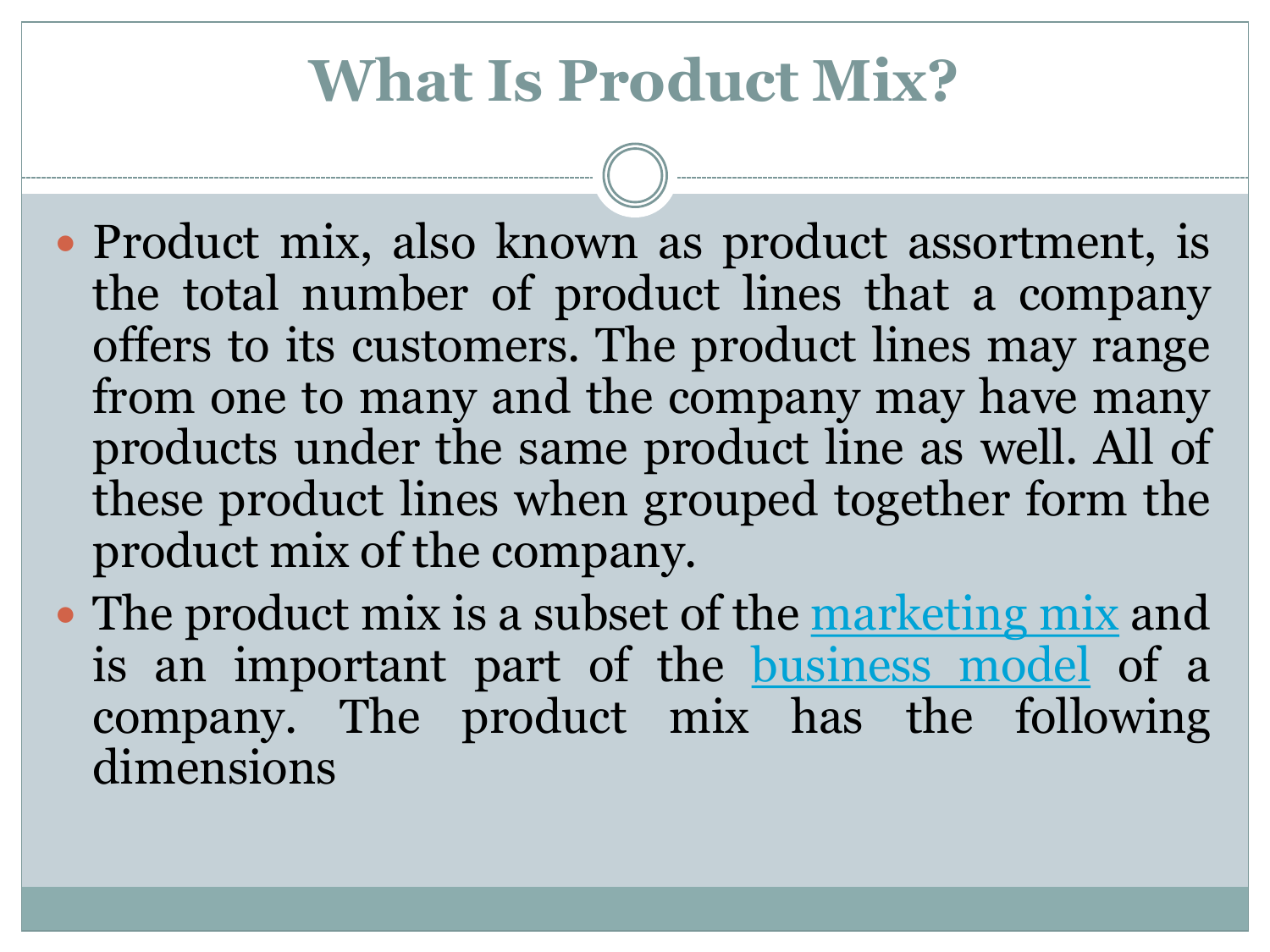#### **Width**

- The width of the mix refers to the number of product lines the company has to offer.
- For example if a company produces only soft drinks and juices, this means its mix is two products wide. Coca-Cola deals in juices, soft drinks, and mineral water, and hence the product mix of Coca-Cola is three products wide.

#### **Length**

 The length of the product mix refers to the total number of products in the mix. That is if a company has 5 product lines and 10 products each under those product lines, the length of the mix will be  $50$  [ $5 \times 10$ ].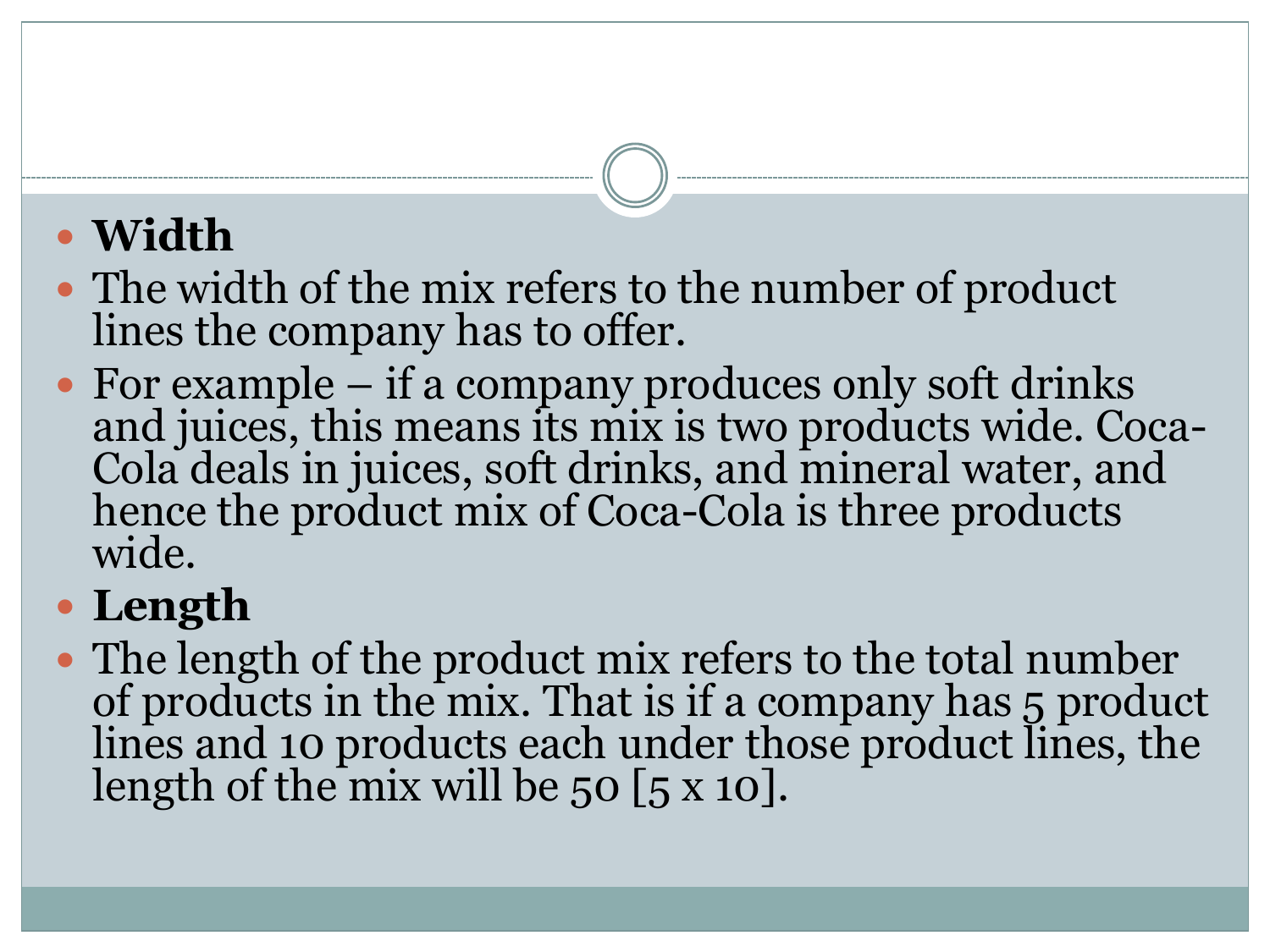#### **Depth**

• The depth of the product mix refers to the total number of products within a product line. There can be variations in the products of the same product line. For example – Colgate has different variants under the same product line like Colgate advanced, Colgate active salt, etc.

#### **Consistency**

• Product mix consistency refers to how closely products are linked to each other. Less the variation among products more is the consistency. For example, a company dealing in just dairy products has more consistency than a company dealing in all types of electronics.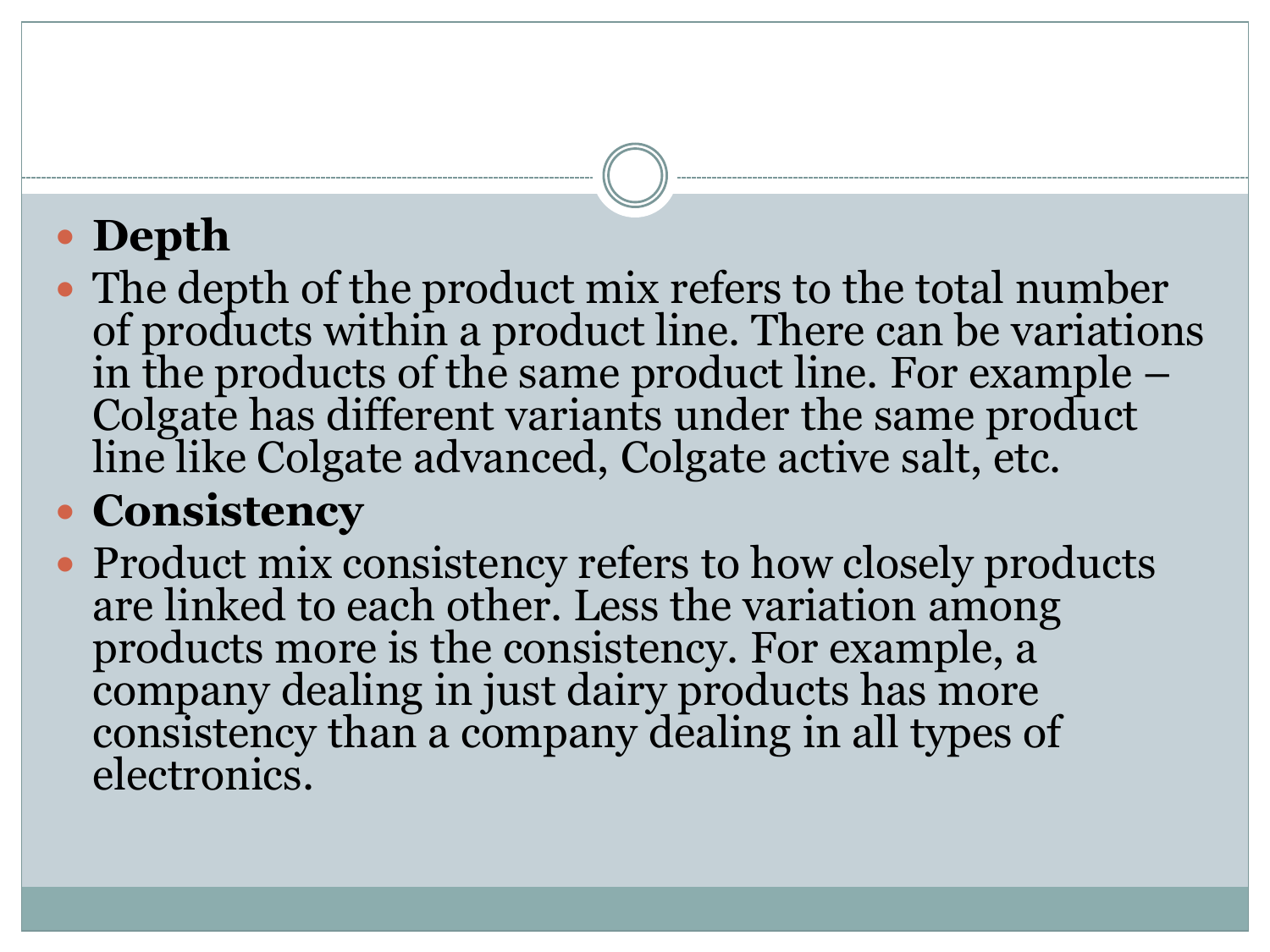# Product Hierarchy

#### **Definition**

• Product hierarchy is the classification of a product into its essential components. It is inevitable that a product is related or connected to another. The hierarchy of the products stretches from basic fundamental needs to specific items that satiate the particular needs. Product hierarchy is better understood by viewing the business as a whole as opposed to looking at a specific product. Product hierarchy is usually mentioned in the same sentence with product classification and therefore can be viewed as a way of product classification.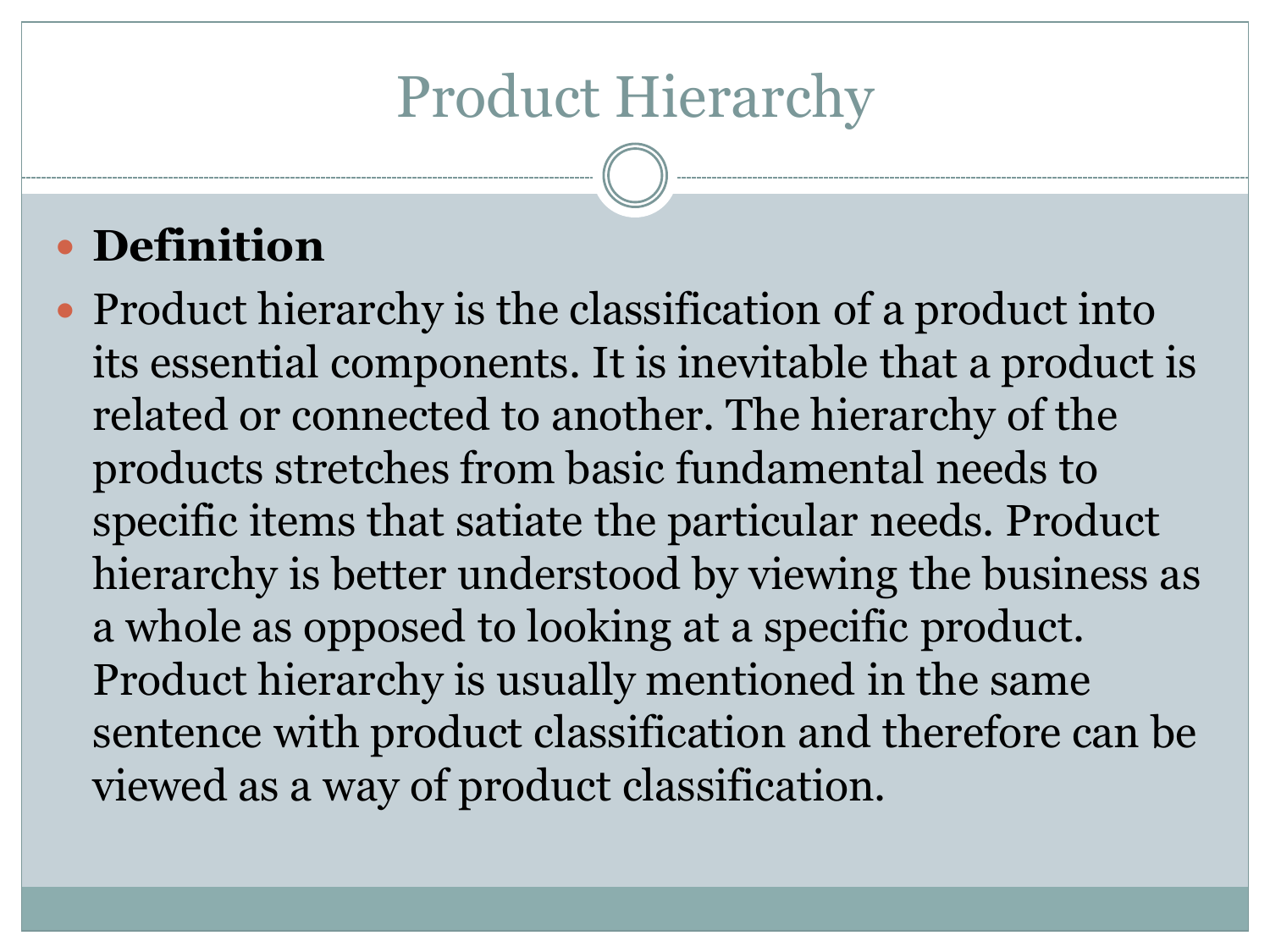https://www.google.com/search?q=product+mix+and+product+hierarchy+in+marketing&safe=active&rlz=1C1CHBF\_enI N912IN912&sxsrf=ALeKk00\_cK0dJuJ2s8P3aHLAIVRop\_JIaA:1602655374679&source=lnms&tbm=isch&sa=X&ved=2ah UKEwig\_LfCtLPsAhVw4XMBHeqjDAgQ\_AUoAXoECAwQAw&biw=1366&bih=568#imgrc=qybzxfNM6SJDjM

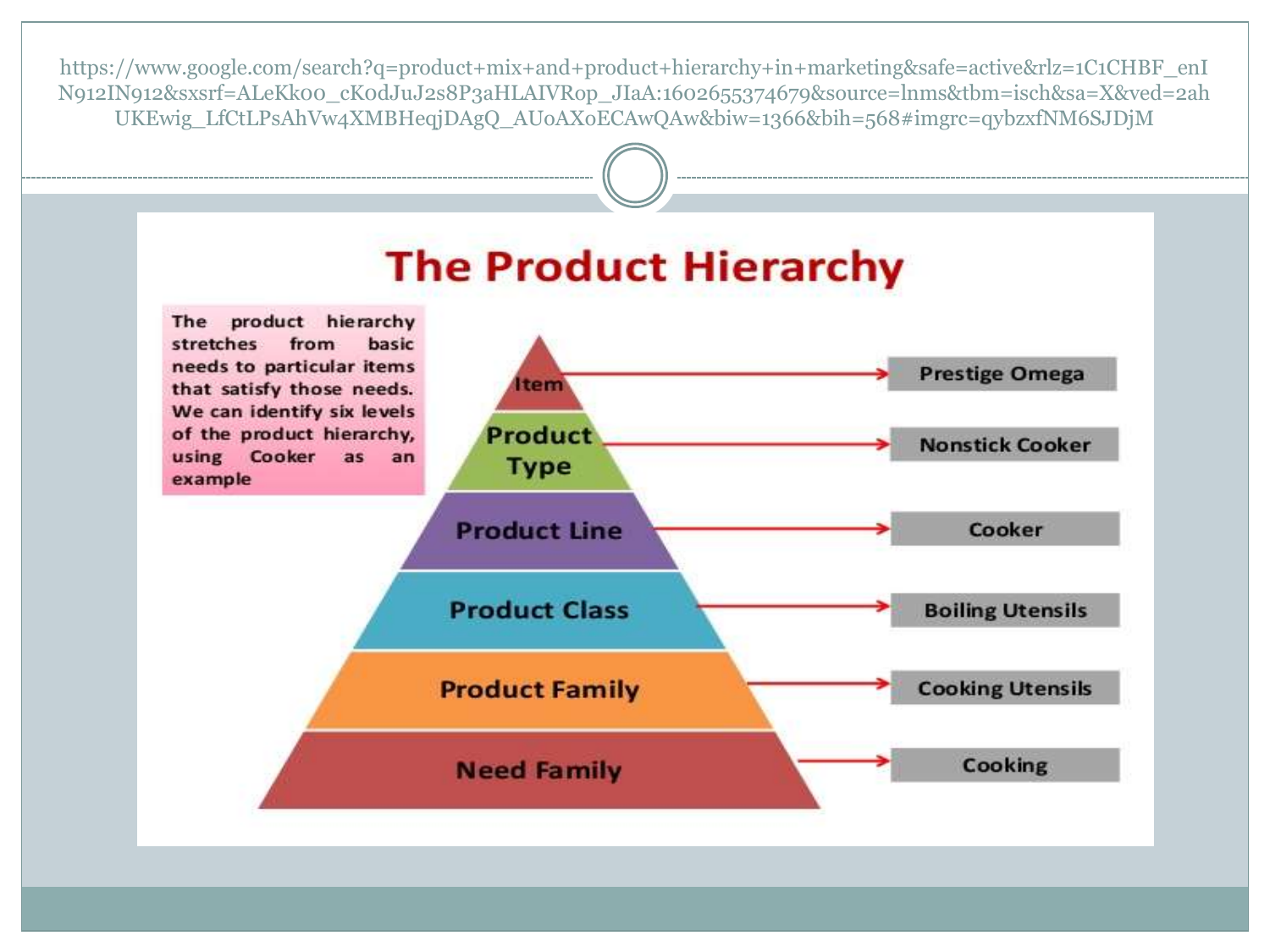# **Product hierarchy levels**

- **Product need** the product need is the primary reason for the existence of a product. For example, motor vehicles exist because people have to and want to travel. This is the core product need, for example, Toyota vehicles.
- **Product family** in product family, the core need satisfied by a product is the focus. This means that the attention should not be on the individual market but rather the entire business market. For example, if travelling is the core need, then it can be satisfied by planes, trains or ships. In this particular case, the product family is travel and for Toyota, the product family is vehicles.
- **Product class** product class occurs when categories are drawn from the same company. It is similar to product family only that product class doesn't go outside the company, unlike product family. Personal computers constitute an instance of product class.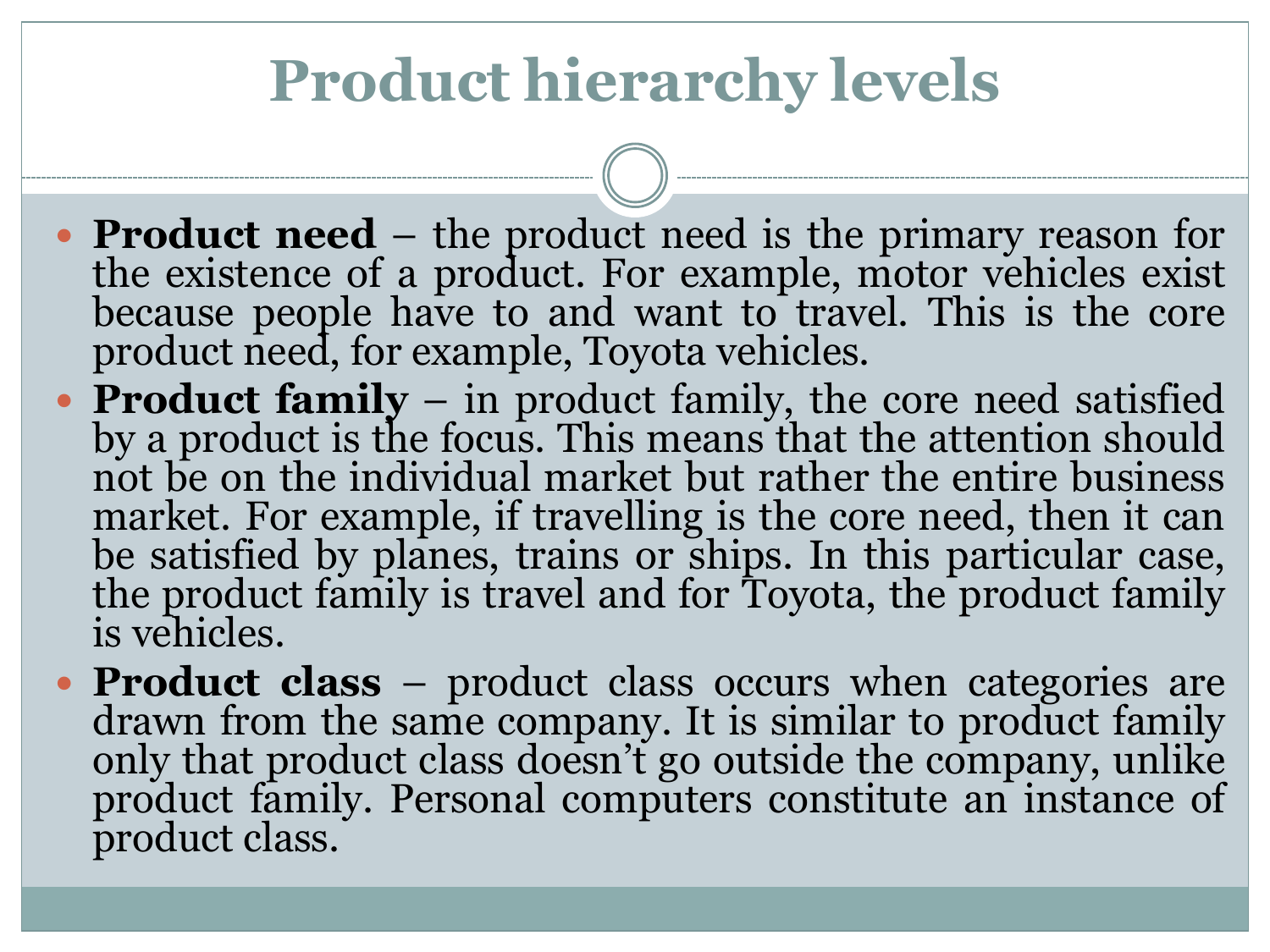- **Product line** a product line consists of the entire group of products included in a class of products and these products are related because they perform a comparable function, are purchased by the same group of customers or fall within a certain price range. An example of a product line is a laptop, which is a portable and wireless type of personal computer.
- **Product type** this refers to the various products within a product line. For example, under Hyundai I20 product line, we have product types such as I20Astana, I20 sportz and I20 Magna.
- **Product unit** this is also referred to as the stock keeping unit (SKU) and it is a discrete item within a product type of brand that can distinguish itself by size, price or any other feature. A product becomes an individual product unit if it is independent and no other product type is dependent on it.